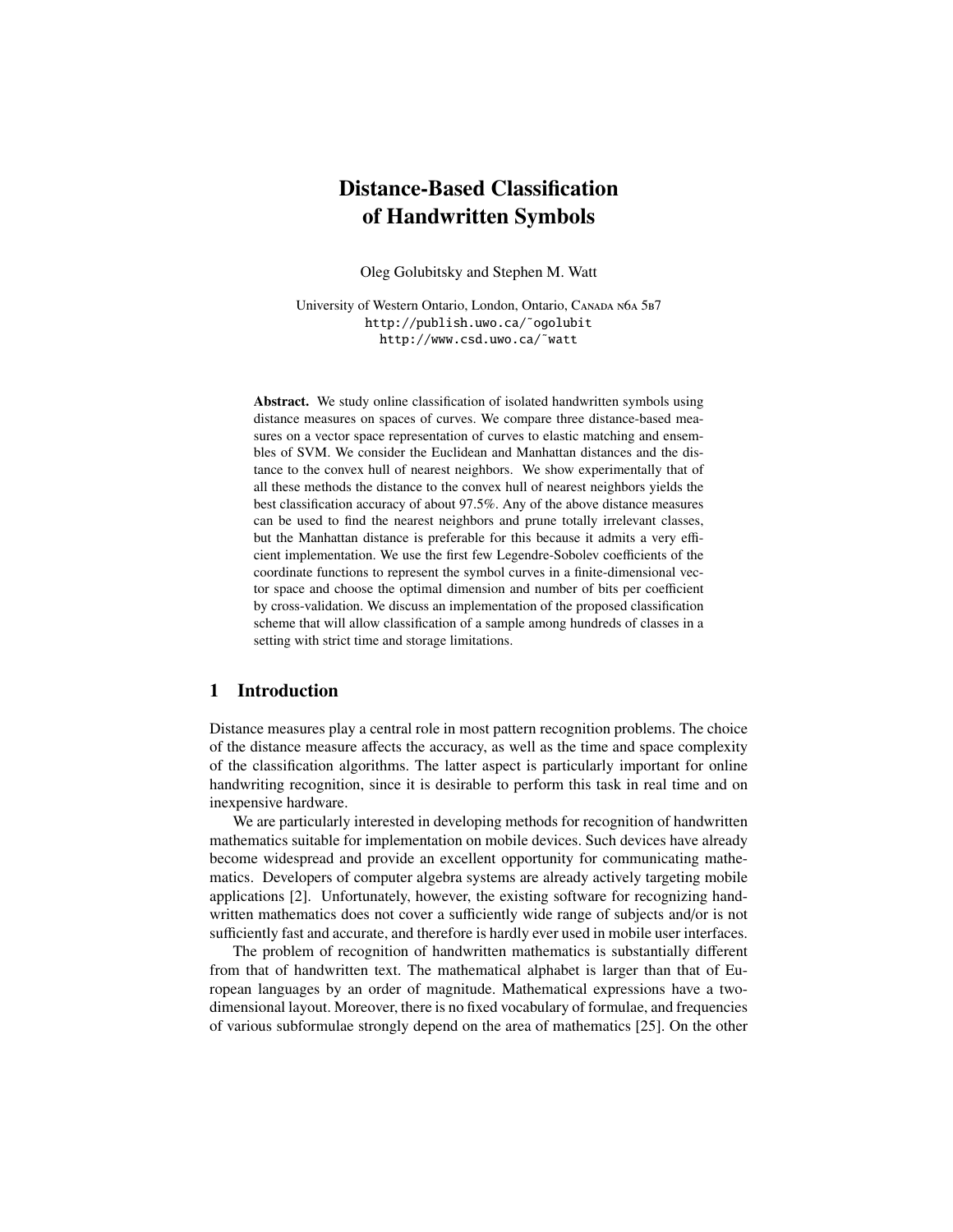hand, mathematical expressions are often hand-printed, rather than being hand-written, which means mathematical symbols are generally better segmented. These properties render the methods developed for handwritten natural language recognition ineffective in a mathematical context. They also suggest that recognition of isolated handwritten mathematical symbols is a central and well-posed problem. Of course, there are other important issues, such as character segmentation and rotation/slant correction. These problems are essentially context-dependent, and mainly for this reason are beyond the scope of this paper. As mentioned above, exact repeated contexts are rare in mathematical expressions, which means that contextual information is mostly statistical. One possible approach to incorporating such information into the classifier, via confidence measures, has been proposed in [8]. The rotation/slant correction problem has been recently addressed in [9].

The objective of this paper is to compare the accuracy and computational complexity of various distance measures and choose the most suitable one for the purpose of recognition of handwritten mathematical symbols. The distance measures considered in this paper are briefly described below.

Among the distance measures used for classifying handwritten mathematical symbols, the elastic matching distance [22] is known to be one of the most accurate. This distance, however, has several drawbacks.

First, the size and position of the symbol must be normalized before the distance is computed. This means that the computation cannot begin until the entire symbol curve is traced. Directional features, e.g., approximations of the first and second derivatives at each point, are translation-invariant, but size normalization is still required. It is quite difficult to construct *local* scale- and position-invariant features that would be resistant to noise, as they would involve higher-order derivatives or their ratios. Perhaps for this reason, to our knowledge, scale- and position-invariant local features have not been used in online character recognition. The Legendre-Sobolev coefficients of the coordinate functions, which we use as features in this paper, are not translation- or scale-invariant, but can be instantly normalized with respect to these transformations as discussed in Section 2.

Second, the elastic matching algorithm is sensitive to the number of points sampled from the curve, and therefore is device-dependent, which means that, in practice, the points must be re-sampled. Also, the complexity of the elastic matching algorithm is quadratic in the number of points. The number of re-sampled points is an arbitrary parameter which must be tuned experimentally. There exist modifications of the elastic matching algorithm of subquadratic complexity (also considered in this paper), which involve additional arbitrary parameters. However, even with all parameters carefully chosen, the elastic matching distance remains several times slower than the Euclidean distance (described below).

Third, and more importantly, the elastic matching distance is not a metric, as it is not symmetric and does not satisfy the triangle inequality. Therefore, it is difficult to use this distance in conjunction with other methods that rely on the properties of the vector space. We will show that faster and more accurate distance measures can be obtained by utilizing such properties.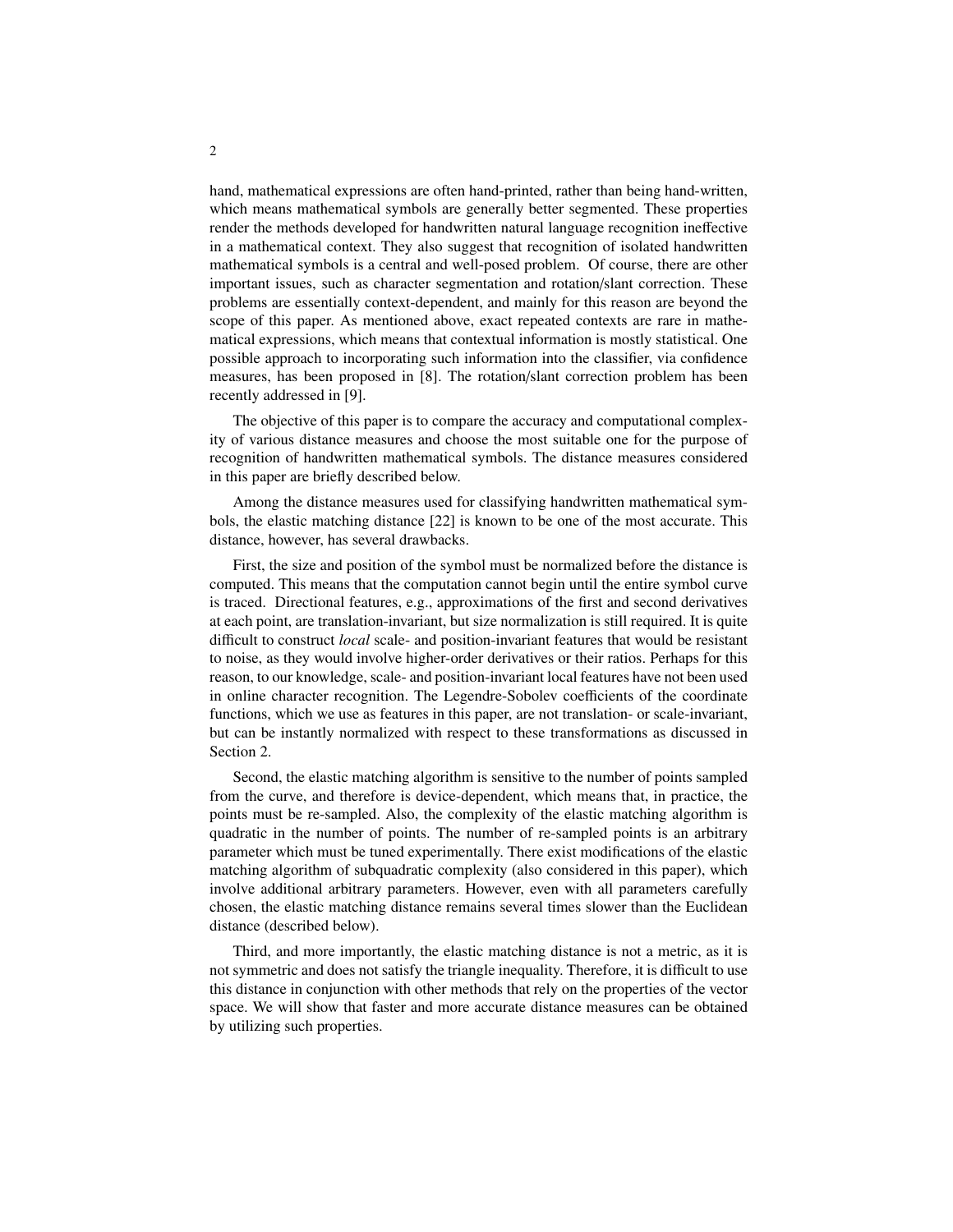One useful metric distance is the integral of the Euclidean distance between curves. This can be computed directly, from the point sequences. However, there is a much more efficient and device-independent way, based on the representation of the curve by the coefficients of the truncated series of its coordinate functions, with respect to an orthogonal functional basis [1]. There are actually many different Euclidean distance measures in the space of parametric curves, which are induced by various functional inner products. Among them, Chebyshev, Legendre, and Legendre-Sobolev inner products are widely used in signal processing [15]. It has been shown [4] that the Legendre-Sobolev distance provides the most accurate comparison of handwritten symbol curves, among the Euclidean distance measures.

The Legendre-Sobolev coefficients can be computed by an on-line algorithm [3], as the curve is written, and allow fast normalization of the size of the symbol after the pen is lifted. Moreover, as we shall see, only a few coefficients (10–12) and a few bits per coefficient (7–8) yield a sufficiently accurate representation of the curve. It turns out that, once the Legendre-Sobolev coefficient vectors are computed, it does not matter much which distance is used to compare them. The Manhattan distance is especially attractive, because it allows for an efficient implementation in about 50 machine instructions, or 20 nanoseconds on a modern PC.

The accuracy of nearest neighbor classification based on the Euclidean distance measures is lower than that of elastic matching. However, a refined method, based on the distance to the convex hull of several nearest neighbors [7, 24], performs significantly better than elastic matching. This method effectively takes advantage of the *local convexity* [14] of the curve classes (see Section 4.4). The distance to the convex hull of a few points can be computed fast [7, 18]. More importantly, this needs to be done only for a few most relevant classes, which can be reliably determined using nearest neighbor ranking with Manhattan distance.

The choice of the parameterization of the curve is also known to significantly affect the classification accuracy. It has been shown [4] that, for any of the above distance measures, parameterization by the Euclidean arc length yields best results when compared to parameterization by time or affine arc length.

To summarize the main results, among the distance measures we have considered, a combination of Manhattan and Euclidean distances gives the best performance in terms of classification accuracy, time and space complexity. The best curve representation is as vectors of Legendre-Sobolev coefficients of the coordinates, as functions of arc length. The Euclidean distance to the convex hulls of nearest neighbor classes (representing curves as described) gives the best classification accuracy. The Manhattan distance to select candidate classes for consideration (using Euclidean distance to convex hulls, as described) gives the fastest classification.

This paper is organized as follows. In Section 2, we introduce the representation of a parametric curve by the Legendre-Sobolev coefficient vector and show how to compute this vector on-line, as the curve is written. In Section 3, we describe the dataset used in our experiments. In Section 4, we present the results of comparison of various distance measures by cross-validation and choose the optimal distance measure, taking into account classification accuracy, time, and space complexity. Section 6 concludes the paper.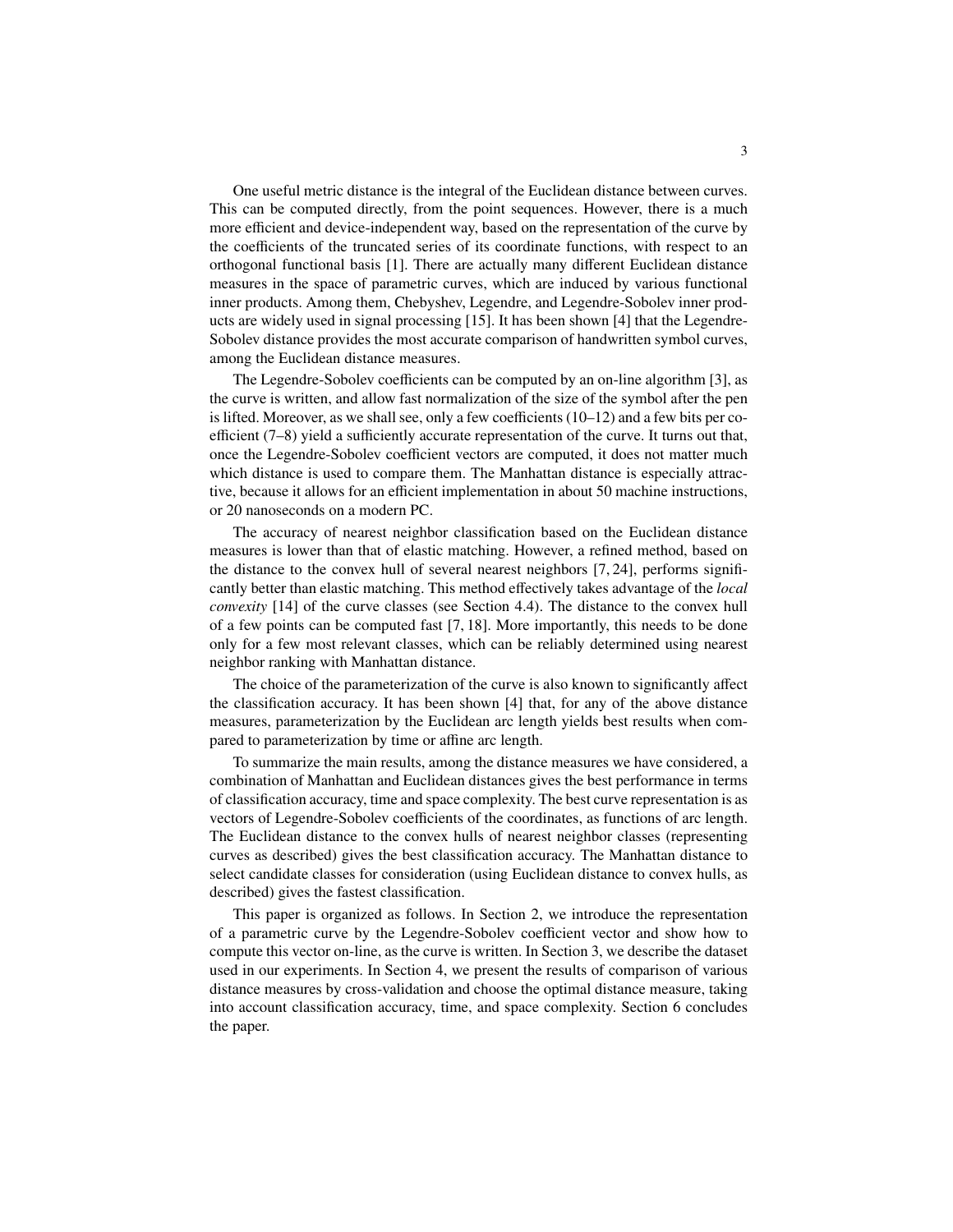#### 2 Representation of parametric curves

Most existing methods of curve classification are based on the representation of a parametric curve by a sequence of points. This representation is readily available from the digital pen, which samples points from a curve with a certain frequency and outputs the sequence of their coordinates in real time. We disregard the additional information about the curve such as, for example, pen tip pressure or angle, in order to remain device-independent. Since the sampling frequency and resolution also depend on the device, the sequence must be size-normalized and resampled, in order to obtain a deviceindependent representation. Because the size and length of the curve are unknown until the entire curve is traced, these operations must be postponed until pen-up. Thus, the *time* of computing a device-invariant representation of the curve by a sequence of points inevitably depends on the device (and on the curve). Therefore, we propose to use another representation, which is also device-independent and can be computed mostly on-line, as the curve is written, with a small constant-time overhead after pen-up.

Let  $x(\lambda)$  and  $y(\lambda)$ ,  $\lambda \in [0, L]$ , be the coordinate functions of a parametric curve. We will represent the curve by the first  $d + 1$  Legendre-Sobolev coefficients of the coordinate functions. Note that the idea is very similar to that of Fourier coefficients, the only difference being the choice of the functional inner product. The Legendre-Sobolev inner product is a natural choice, for the following reasons:

- 1. Chebyshev, Legendre, and Legendre-Sobolev series show similar convergence rates [1, 3, 4].
- 2. Legendre and Legendre-Sobolev inner products are the easiest ones to compute and, unlike the other inner products with non-linear weighting functions (e.g., Chebyshev or Fourier), can be computed on-line, as the curve is written (see [3] for Legendre and [4] for Legendre-Sobolev).
- 3. Classification accuracy improves when we replace Legendre inner product by Legendre-Sobolev, because the latter better incorporates the information about the derivatives of the coordinate functions, *i.e.*, the directional features of the curve.

The Legendre-Sobolev inner product of two functions  $f(\lambda)$  and  $g(\lambda)$  on [0, *L*] is defined as

$$
\langle f(\lambda), g(\lambda) \rangle = \int_0^L f(\lambda)g(\lambda) \, d\lambda + \mu \int_0^L f'(\lambda)g'(\lambda) \, d\lambda,
$$

where  $\mu$  is a real parameter (which we assume to be fixed). Consider the orthonormal polynomial basis  $B_0(\lambda)$ ,  $B_1(\lambda)$ ,  $B_2(\lambda)$ , ..., with deg  $B_i(\lambda) = i$ , which is uniquely determined by the inner product and can be obtained through Gram-Schmidt orthonormalization of the monomial basis  $1, \lambda, \lambda^2, \ldots$  Then any function satisfying suitable smooth-<br>ness conditions can be represented by its infinite Legendre-Soboley series ness conditions can be represented by its infinite Legendre-Sobolev series

$$
f(\lambda) = \sum_{i=0}^{\infty} f_i B_i(\lambda),
$$

where the Legendre-Sobolev coefficients  $f_i$  are given by the inner products

$$
f_i = \langle f(\lambda), B_i(\lambda) \rangle.
$$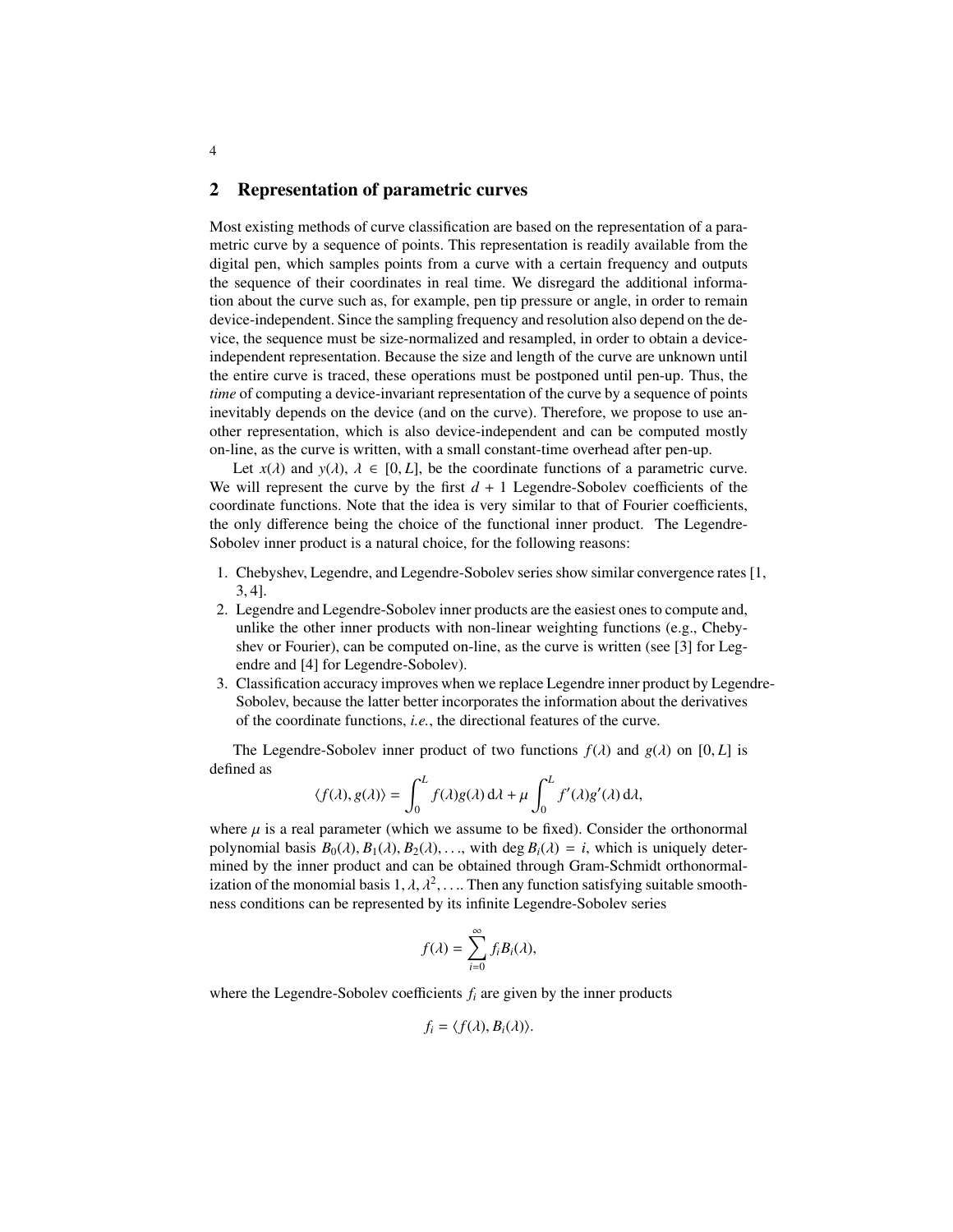Then the truncated Legendre-Sobolev series of order *d*

$$
\tilde{f}(\lambda) = \sum_{i=0}^d f_i B_i(\lambda)
$$

is a polynomial of degree at most *d*, which can be thought of as the projection of the function  $f(\lambda)$  on the subspace of polynomials of degree at most *d*.

If the function is sufficiently smooth and has a small number of extrema, then it can be well approximated by a polynomial of a low degree, and so the projection on a low-dimensional polynomial subspace will be a close approximation to the function. The coordinate functions of symbol curves, as functions of time, do look smooth (even where the curve has cusps or corners) and have few extrema (at most 10–15). It is not surprising therefore that they can be accurately approximated by truncated series of order about 10, to the extent that the approximation error is unnoticeable to a human eye. When the curve is parameterized by arc length, the coordinate functions are no longer smooth, and the approximation will tend to "cut" cusps and corners; however, truncation order 10–15 still appears to be sufficient to approximate most symbol curves so that they can be recognized unambiguously by a human reader [3, 4]. Multi-stroke symbols can also be accurately approximated by the truncated Legendre-Sobolev series, after consecutive strokes are joined [5].

Let  $x_0, x_1, \ldots, x_d$  be the first  $d+1$  Legendre-Sobolev coefficients of  $x(\lambda)$ , and similarly for *y*( $\lambda$ ). Since  $B_0(\lambda) = 1$  (for any inner product), point  $(x_0, y_0)$  can be thought of as the curve's center, and therefore we can normalize the curve's position by simply omitting these coefficients. To complete normalization, we consider size as any non-zero linear dimension of the symbol, such as width, height, length, diameter, or perimeter. In our context, this definition of size up to a constant factor is sufficient. The norm of the vector formed by the remaining coefficients,

$$
(x_1,\ldots,x_d,y_1,\ldots,y_d)
$$

is proportional to the size of the symbol and therefore we can normalize size by normalizing this vector. The resulting normalized vector represents the curve by a point in a 2*d*-dimensional vector space and will be used for classification.

We next turn our attention to a fast method for computing the Legendre-Sobolev coefficients [3, 4]. As the curve is written and a sequence of points is sampled from it, accumulate the moment integrals

$$
m_i(x,L) = \int_0^L x(\lambda) \lambda^i d\lambda, \quad m_i(y,L) = \int_0^L y(\lambda) \lambda^i d\lambda, \quad i=0,\ldots,d.
$$

As pointed out in [3], general-purpose numerical integration schemes, such as the trapezoidal rule, fail to approximate higher-order moments with sufficient precision. Instead, on each sub-interval, we compute the integral of  $\lambda^i$  exactly and multiply the result by average value of the coordinate function at the end points; see [3]. Section 31 for details average value of the coordinate function at the end points; see [3, Section 3] for details.

Consider the Legendre-Sobolev inner product on [0, 1] and apply integration by parts:

$$
\langle f(\lambda), B_i(\lambda) \rangle = \int_0^1 f(\lambda) B_i(\lambda) \, d\lambda + \mu f(\lambda) B_i'(\lambda) \Big|_0^1 - \mu \int_0^1 f(\lambda) B_i''(\lambda) \, d\lambda.
$$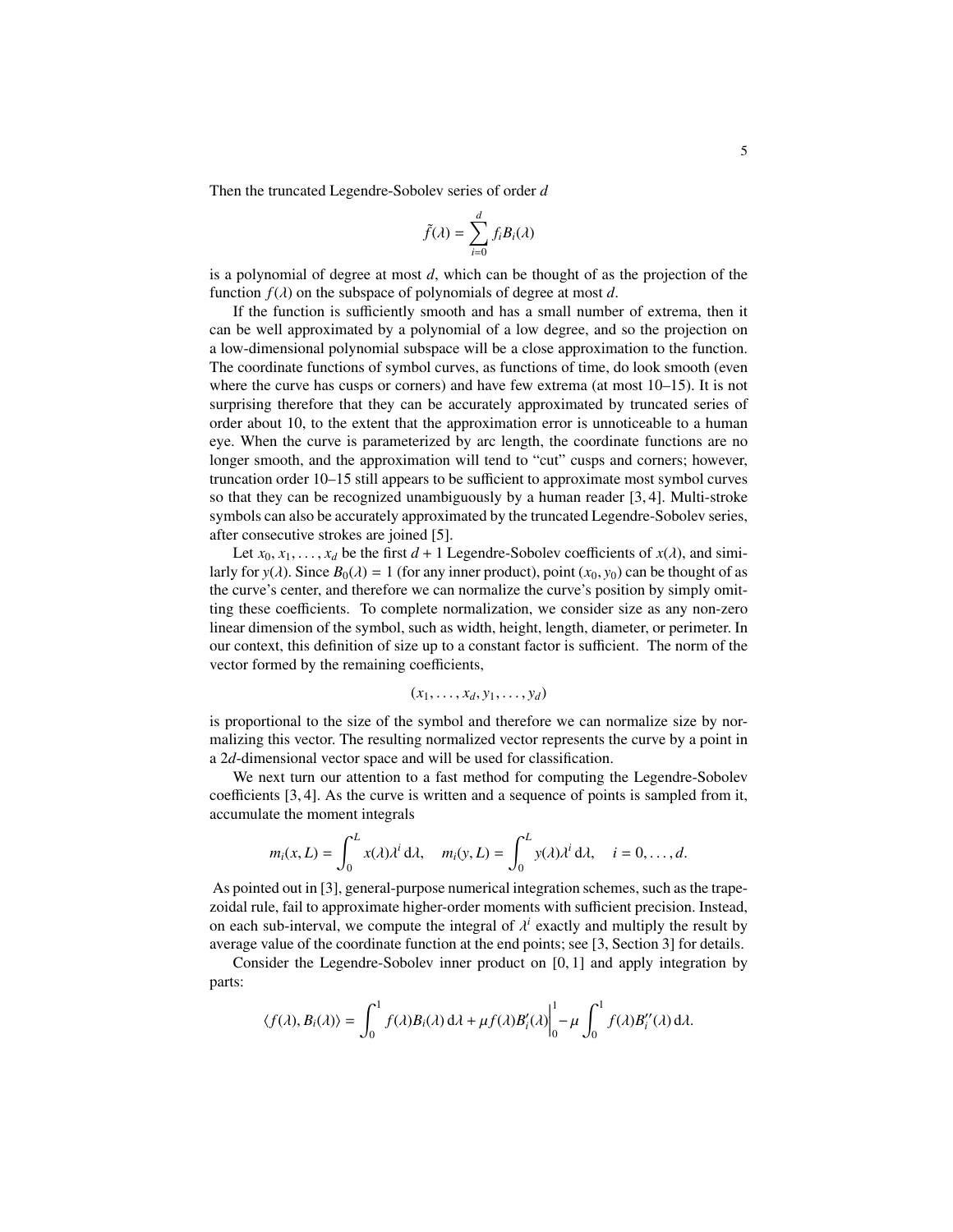

Fig. 1. Approximations of symbol '3' (solid) by Legendre series, degree 8 (dots) and 17 (dashes).

We observe that since  $B_i(\lambda)$  are polynomials, the Legendre-Sobolev coefficients of  $f(\lambda)$ can be obtained as linear combinations of the moments of  $f(\lambda)$  and values of  $f(\lambda)$ at  $\lambda = 0$  and  $\lambda = 1$ . The matrix of the linear transformation from moments to the Legendre-Sobolev coefficients can be computed in advance. For the particular case of  $\mu = 0$ , which corresponds to the Legendre inner product, the explicit expressions for its entries are given in [3, Section 6].

If  $f(\lambda)$  is defined on an interval [0, *L*], rather than [0, 1], we can first apply a linear substitution  $\lambda \mapsto \lambda/L$  to the moments, *i.e.*, divide  $m_i(x, L)$  and  $m_i(y, L)$  by  $L^i$ . Note that both the substitution and the linear transformation require a number of operations that both the substitution and the linear transformation require a number of operations that depend only on the truncation order. As we have seen earlier, the truncation order has a small value, intrinsic to the character set (in our experiments we try different values from 6 to 12) so methods with quadratic complexity are perfectly acceptable. A thorough analysis of the approximation accuracy is carried out in [1, 3]. For an illustration of the convergence, please refer to Figure 1. Thus, the time spent to compute the representation *after pen-up* can be neglected, even on the most inexpensive hardware. The remaining challenge is therefore to classify the curve fast among several hundreds of classes.

Note that the truncated Legendre-Sobolev coefficient vector contains nearly complete information about most characters, because a human can easily recognize the character by looking at its approximation. Arguably, since there is no substantial loss of information at the representation stage, classification algorithms based on this representation should perform well. Another important property of the representation is that, mathematically, it is just a linear projection of the parametric curve onto a finitedimensional subspace of truncated Legendre-Sobolev series. Under projections, the images of convex sets remain convex and, as is shown in Section 4.4, convexity is a useful property in our problem. Ultimately, a numerical representation that preserves essential information about the characters and allows high classification accuracy should give a new insight into the processes of handwriting recognition and generation as performed by humans.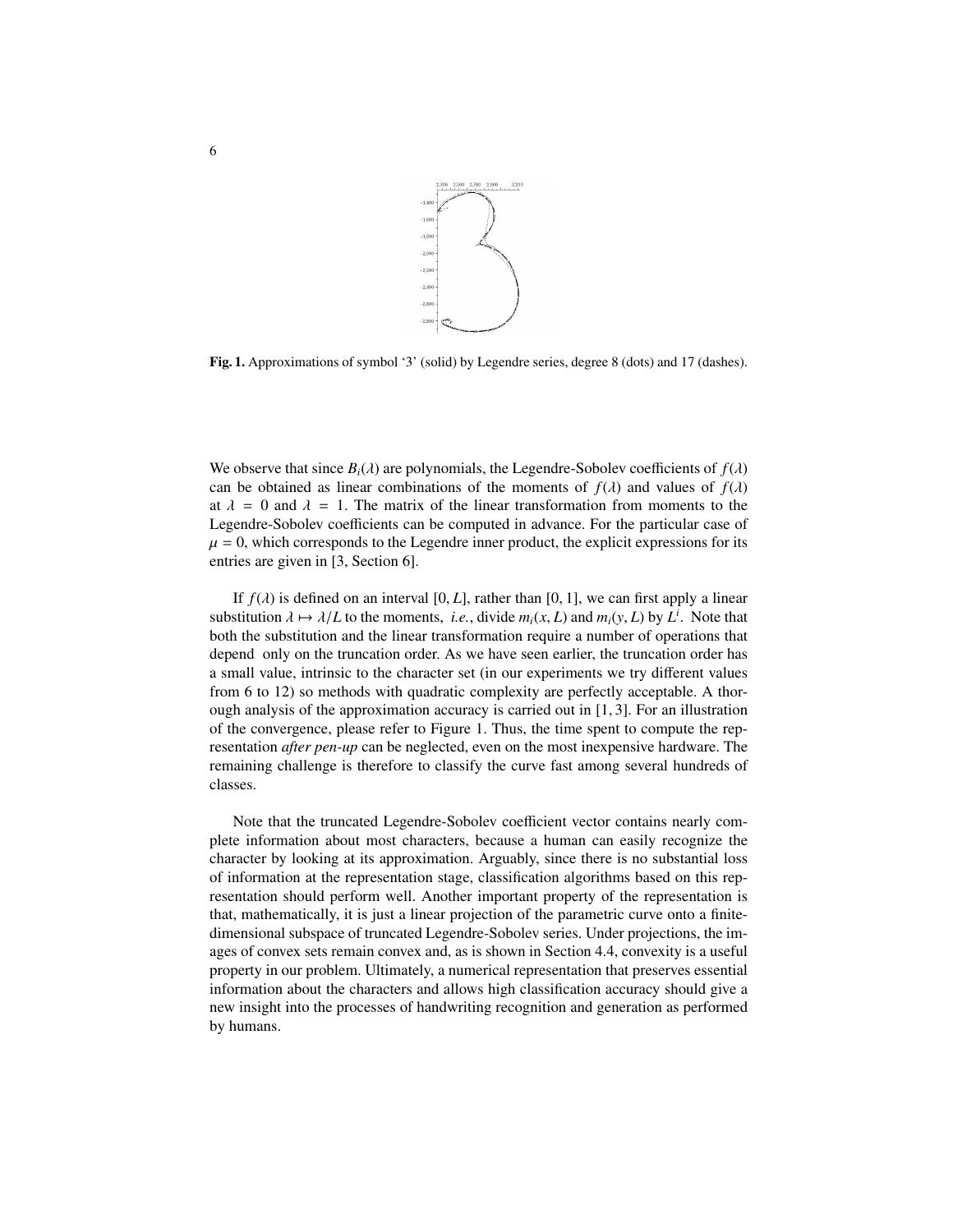| Sym              | #    | Sym                      | #   | Sym                                                                          | #   | Sym            | #    | Sym                | #   | Sym                      | $\#$ |
|------------------|------|--------------------------|-----|------------------------------------------------------------------------------|-----|----------------|------|--------------------|-----|--------------------------|------|
| $\mathfrak a$    | 507  | A                        | 50  | A                                                                            | 14  | $\mathbb R$    | 14   | $\alpha$           | 184 | A                        |      |
| b                | 431  | B                        | 54  | $\mathcal B$                                                                 | 51  | Ø              | 415  | β                  | 95  | B                        |      |
| $\boldsymbol{c}$ | 642  | $\mathcal{C}_{0}^{0}$    | 642 | C                                                                            | 87  |                |      | $\gamma$           | 166 | Γ                        | 115  |
| $\overline{d}$   | 484  | D                        | 48  | D                                                                            | 26  | ħ              | 33   | $\delta$           | 125 | $\varDelta$              | 82   |
| $\boldsymbol{e}$ | 463  | E                        | 30  | $\mathcal{E}% _{M_{1},M_{2}}^{\alpha,\beta}(\varepsilon)$                    | 164 | $\ell$         | 376  | $\epsilon$         | 164 | E                        |      |
| $\boldsymbol{f}$ | 460  | F                        | 74  | F                                                                            | 10  | $\infty$       | 221  | $\zeta$            | 57  | Ζ                        |      |
| $\boldsymbol{g}$ | 359  | G                        | 69  | $\cal G$                                                                     | 17  |                |      | $\eta$             | 100 | $H_{\rm}$                |      |
| h                | 361  | Η                        | 44  | H                                                                            |     | 1              | 2508 | $\theta$           | 336 | $\boldsymbol{\varTheta}$ | 71   |
| i                | 697  | $\overline{I}$           | 52  | $\mathcal{I}$                                                                | 134 | $\overline{c}$ | 2784 | ı                  | 67  | I                        |      |
| $\dot{J}$        | 440  | J                        | 134 | $\mathcal{J}% _{0}=\mathcal{J}_{\mathrm{CL}}\times\mathcal{J}_{\mathrm{CL}}$ |     | 3              | 2042 | К                  | 65  | K                        |      |
| $\boldsymbol{k}$ | 392  | K                        | 294 | К                                                                            | 47  | $\overline{4}$ | 1887 | $\lambda$          | 81  | $\Lambda$                | 197  |
| l                | 443  | L                        | 60  | $\mathcal{L}% _{G}=\mathcal{L}_{G}$                                          | 66  | 5              | 1833 | $\mu$              | 89  | M                        |      |
| $\boldsymbol{m}$ | 382  | M                        | 53  | ${\cal M}$                                                                   | 25  | 6              | 1785 | $\boldsymbol{\nu}$ | 174 | $\boldsymbol{N}$         |      |
| $\boldsymbol{n}$ | 789  | N                        | 55  | N                                                                            | 12  | 7              | 1800 | ξ                  | 80  | Ξ                        | 73   |
| $\boldsymbol{o}$ |      | O                        |     | 0                                                                            | 43  | 8              | 1773 | $\boldsymbol{o}$   |     | 0                        |      |
| $\boldsymbol{p}$ | 410  | $\boldsymbol{P}$         | 183 | $\boldsymbol{\mathcal{P}}$                                                   |     | 9              | 2070 | $\pi$              | 249 | П                        | 327  |
| q                | 1704 | $\overline{\mathcal{Q}}$ | 76  | Q                                                                            |     | $\overline{0}$ | 2675 | $\rho$             | 168 | $\boldsymbol{P}$         |      |
| r                | 347  | R                        | 71  | R                                                                            | 43  |                |      | $\sigma$           | 74  | Σ                        | 407  |
| $\boldsymbol{S}$ | 841  | $\boldsymbol{S}$         | 773 | $\mathcal{S}_{0}$                                                            |     |                |      | $\varsigma$        | 64  |                          |      |
| $\boldsymbol{t}$ | 825  | $\overline{T}$           | 148 | $\mathcal T$                                                                 | 13  |                |      | $\tau$             | 69  | $\overline{T}$           |      |
| $\boldsymbol{u}$ | 483  | U                        | 626 | U                                                                            |     |                |      | $\upsilon$         | 177 | $\gamma$                 |      |
| $\mathcal{V}$    | 694  | V                        | 602 | $\gamma$                                                                     |     |                |      | $\phi$             | 95  | Ф                        | 183  |
| $\boldsymbol{w}$ | 456  | W                        | 408 | W                                                                            |     |                |      | $\chi$             | 205 | X                        |      |
| $\boldsymbol{x}$ | 967  | X                        | 768 | $\chi$                                                                       |     |                |      | $\psi$             | 164 | Ψ                        | 209  |
| y                | 555  | Y                        | 152 | y                                                                            |     |                |      | $\omega$           | 170 | Ω                        | 102  |
| $\overline{z}$   | 520  | Z                        | 477 | Z                                                                            | 14  |                |      |                    |     |                          |      |

Table 1. Letter and digit classes used in the experiments.

# 3 Experimental setting

For our experiments we have assembled a dataset of 50,703 handwritten mathematical symbols from 242 symbol classes. 26,139 samples were collected at the Ontario Research Centre for Computer Algebra, 14,802 samples (of digits) were borrowed from the UNIPEN handwriting database [10], and 9,762 samples from the LaViola database [16], which includes digits, Latin letters, and a few common mathematical symbols. The data was converted to a uniform InkML format [11] and stored in a single file. For each symbol, the number of strokes and the *x* and *y* coordinates of the sample points are available; for some symbols, we also have information about the timing, pen pressure, pen-up strokes, and context (a MathML description of the formula containing the symbol), which was disregarded in the present experiments. The classes (chosen according to the MathML labelling standard, when possible), with the number of samples available for each class, are listed in Tables 1 and 2.

All samples were visually inspected in order to correct accidental labelling errors. Manual relabeling was necessary in order to obtain more accurate error rates for the classifiers. Indeed, for samples that are hardly recognizable by a human as members of the assigned class, the expected output of classification is essentially undefined, therefore such samples do not provide any valuable information and only increase the vari-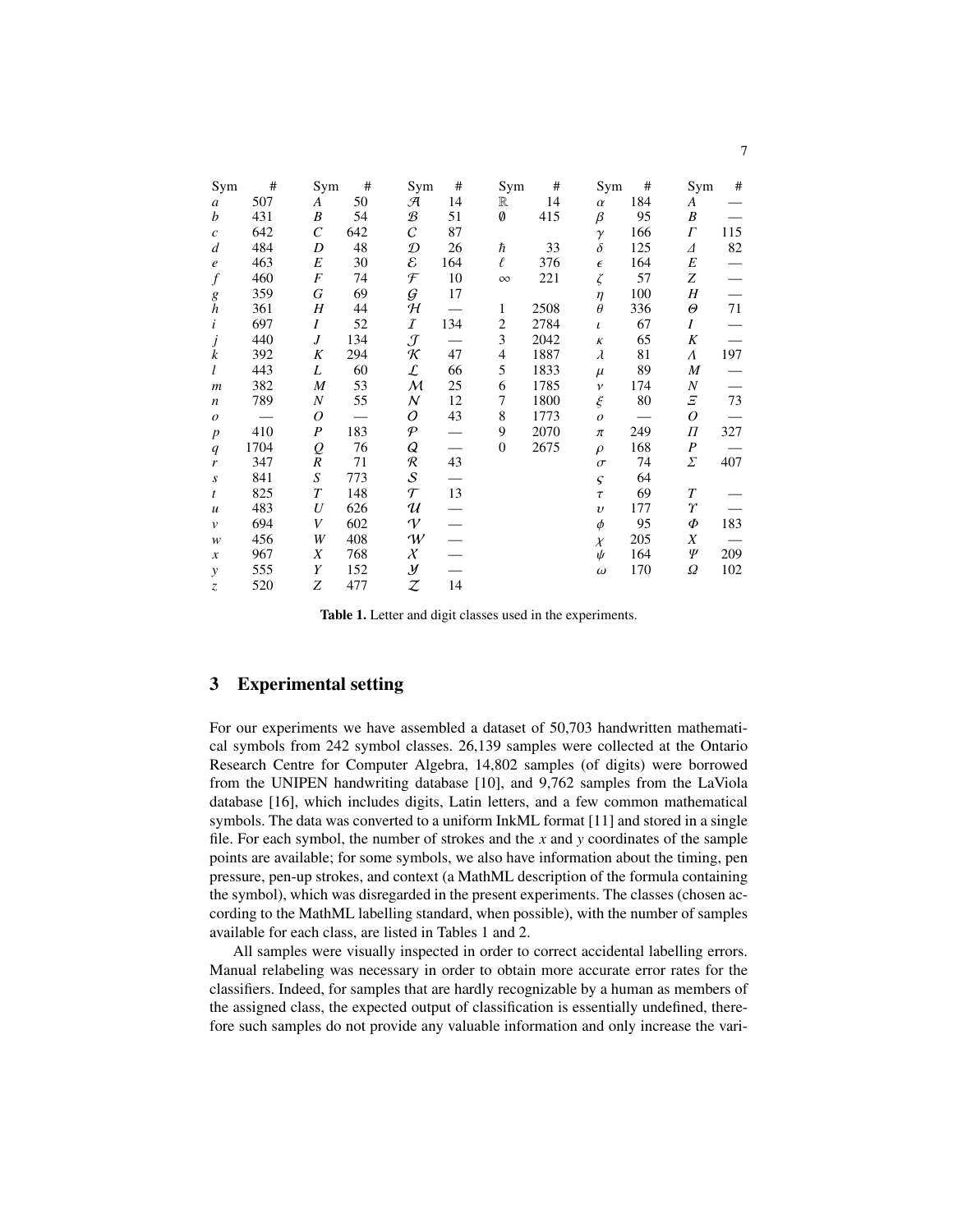| 780<br>€<br>248<br>56<br>l<br>26                                                                                                                           | 37<br>64<br>23<br>26                                                                                                                                                                                                                                                                                                                                                                                                                                                                                                                                                                                                   | $= 578$<br>$\equiv 102$<br>88<br>$\approx$<br>95<br>$\cong$<br>51<br>$\sim$                   | $\neq$ 323<br>71<br>≢<br>61<br>$\ast$<br>27<br>≇<br>77<br>$\overset{\rightharpoonup}{\sim}$ | 10<br>ā<br>ã<br>10<br>10<br>ä<br>10<br>à                                                    | 81<br>≐<br>$\widetilde{\neq}$<br>23<br>44<br>$\star$                      |
|------------------------------------------------------------------------------------------------------------------------------------------------------------|------------------------------------------------------------------------------------------------------------------------------------------------------------------------------------------------------------------------------------------------------------------------------------------------------------------------------------------------------------------------------------------------------------------------------------------------------------------------------------------------------------------------------------------------------------------------------------------------------------------------|-----------------------------------------------------------------------------------------------|---------------------------------------------------------------------------------------------|---------------------------------------------------------------------------------------------|---------------------------------------------------------------------------|
| 10<br>143<br>$\in$<br>127<br>$\subset$<br>100                                                                                                              | 16<br>70<br>$\Rightarrow$<br>111<br>$\supset$<br>96<br>$\supseteq$                                                                                                                                                                                                                                                                                                                                                                                                                                                                                                                                                     | 91<br>$\simeq$<br>76<br>∉<br>66<br>$\not\subset$<br>59                                        | 69<br>$\neq$<br>69<br>∌<br>74<br>⊅<br>⊉<br>79                                               | 937<br>$^{+}$<br>1212<br>$\overline{\phantom{0}}$<br>555<br>$\times$<br>89<br>÷             | 1809<br>130<br>Ш                                                          |
| $\subseteq$<br>74<br>с<br>76<br>⊑<br>324<br>$\lt$<br>104<br>$\leq$                                                                                         | 75<br>$\Box$<br>76<br>$\Box$<br>351<br>$\geq$<br>84<br>$\geq$                                                                                                                                                                                                                                                                                                                                                                                                                                                                                                                                                          | ⊈<br>⋢<br>68<br>61<br>≮<br>73<br>≰                                                            | ⊉<br>61<br>≯<br>74<br>≱<br>82                                                               | 106<br>Ţ<br>$\overline{\mathcal{L}}$<br>44<br>44<br>17                                      | L<br>194<br>$\propto$<br>44<br>$\ddotsc$<br>$\%$<br>11                    |
| $\ll 100$<br>44<br>$\prec$<br>20<br>$\preccurlyeq$<br>56<br>$\overline{+}$<br>142<br>$\prime$                                                              | 101<br>$\gg$<br>51<br>$\left. \right. \right. \left. \right. \left. \right. \left. \right. \left. \right. \left. \right. \left. \right. \left. \left. \right. \right. \left. \left. \right. \left. \right. \left. \left. \right. \right. \left. \left. \right. \left. \left. \right. \right. \left. \left. \right. \right. \left. \left. \right. \left. \left. \right. \right. \left. \left. \right. \right. \left. \left. \right. \right. \left. \left. \right. \left. \left. \right. \right. \left. \left. \right. \right. \left. \left. \right. \right. \left. \left. \right. \left. \$<br>14<br>≽<br>68<br>H<br>88 | 58<br>工<br>17<br>$\mathcal{L}_{\bullet}$<br>±116<br>58<br>⇑<br>$\uparrow$<br>66<br>$\cap$ 153 | T135<br>17<br>∵<br>81<br>Ŧ<br>JL<br>68<br>73<br>T<br>173<br>U                               | 35<br>A<br>Е<br>27<br>77<br>$\odot$<br>71<br>$\oplus$                                       | $\partial$<br>413<br>$\nabla$<br>11<br>412<br>397<br>$\sqrt{}$<br>13<br>П |
| 138<br>$\rightarrow$<br>93<br>$\Rightarrow$<br>55<br>$\rightsquigarrow$<br>77<br>$\hookrightarrow$<br>65<br>$\rightleftharpoons$<br>69<br>$\nearrow$<br>63 | 70<br>$\leftarrow$<br>87<br>$\Leftarrow$<br>41<br>$\overline{\mathsf{f}}$<br>56<br>$\hookrightarrow$<br>54<br>$\leftrightharpoons$<br>55<br>$\mathcal{L}$<br>80<br>✓                                                                                                                                                                                                                                                                                                                                                                                                                                                   | 65<br>П<br>$\wedge$ 186                                                                       | 80<br>П<br>$\vee$ 462                                                                       | 84<br>⊗<br>63<br>⊎<br>91<br>$\Leftrightarrow$<br>86<br>$\leftrightarrow$<br>14<br>$\mapsto$ | $\prime$<br>62<br>23<br>★<br>18<br>$\ast$<br>Ť<br>10<br>33<br>✓           |

Table 2. Special mathematical symbol classes used in the experiments.

ance in the resulting error rates. Thus, samples that appeared totally unrecognizable were discarded. Samples that belong to more than one class, as determined by visual inspection, were attributed with all applicable labels (see Figure 2 for examples). Some classes were so similar (*i.e.*, had no examples of symbols that certainly belong to some but not all of them) that it was decided not to attempt to distinguish among them. Examples of such groups of similar classes include "Capital O, little o, omicron, zero", capital Greek letters with Latin analogues, and certain calligraphic letters without clearly pronounced calligraphic features. All samples of such classes were labeled with the same, most commonly used, label. Whenever a class contained at least one symbol that is clearly a member of this, and no other, classes, we retained the label. As a result, we obtained 38,493 samples belonging to a single class, 10,224 samples to 2 classes, 1,954 samples to 3 classes, 19 samples to 4 classes, and 13 samples to 5 classes.

We also included the number of strokes in the class labels. This decision was based on an experiment described in [5], where including the number of strokes in the class label yielded better classification results than using it as an entry in the feature vector. This is the case despite the fact that the number of classes raises to 378, as we include the number of strokes in the label. The reason why the number of strokes is not a good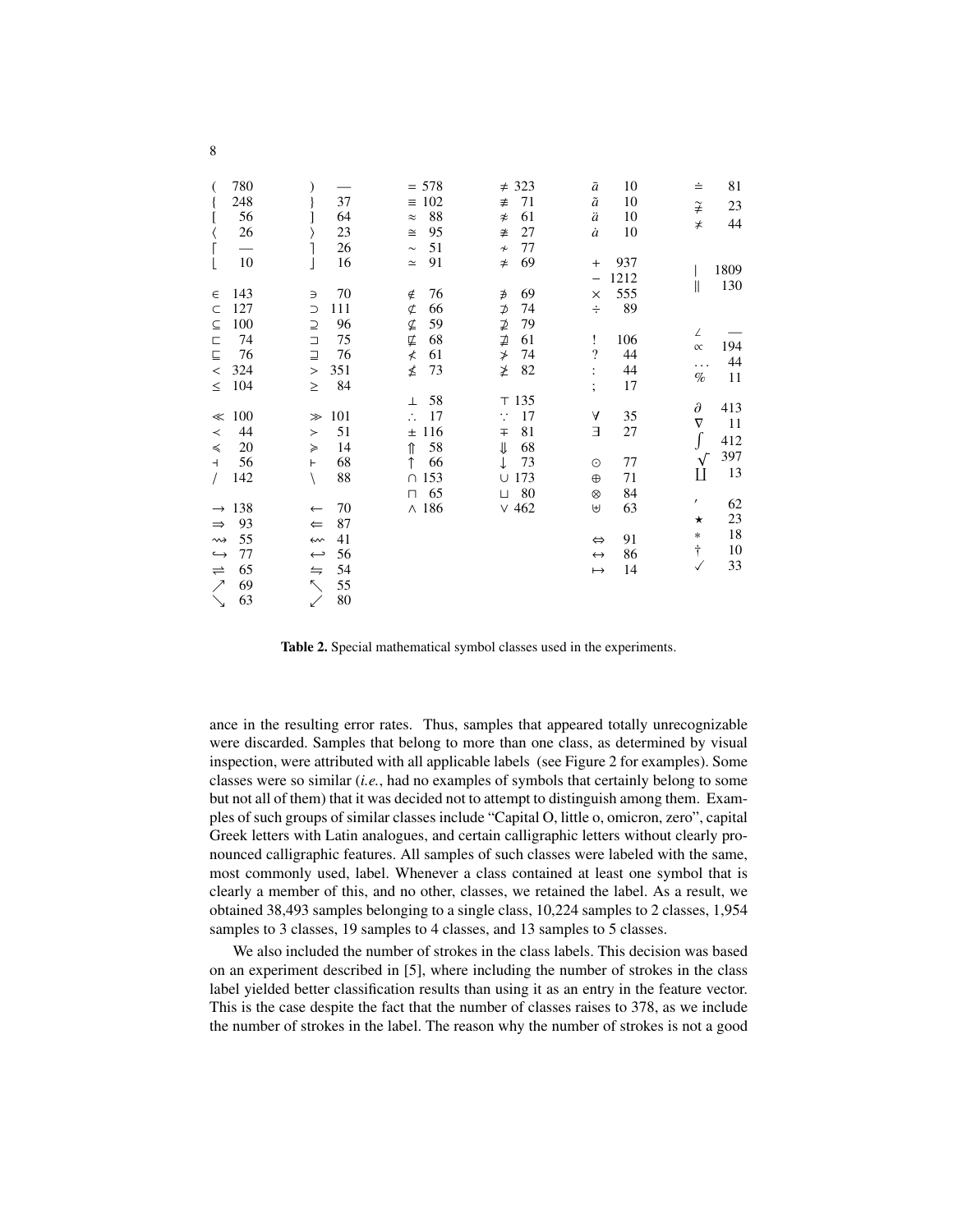

Fig. 2. Ambiguous symbols labeled with multiple class labels.

candidate for a coordinate in the feature vector is that, unlike the other features we consider, it violates the property of convexity, which we discuss below in Section 4.4.

We furthermore noticed that some symbols could be written in more than one way. It is reasonable to assume that a symbol can be classified correctly only if sufficiently many instances of this symbol form are available in the database. Therefore, we discarded all symbol forms which had fewer than 9 instances. However, we do *not* use allomorph labels in the classification. The classes of small symbols "dot" and "comma", as well as class "rpar" (closing parenthesis) which has a large overlap with the class of commas, were not considered. Arguably, small symbols should be classified separately, using a method that takes into account their relative size. All methods discussed in this paper apply size normalization before classification. The quoted results apply to the data set described.

The normalized Legendre-Sobolev coefficient vectors were pre-computed for all samples, with the value of the Legendre-Sobolev parameter  $\mu$  set to 1/8 (it has been determined earlier [7] that this value yields good results for various classification methods).

In order to evaluate the performance of various classification methods, we used a 10-fold cross-validation. The entire dataset of 50,703 symbols was randomly partitioned into 10 subsets, preserving the proportions of class sizes. Then, samples from each subset were classified, using the samples from the other 9 subsets as training data. A sample was considered to be classified correctly if the composite label attributed to it by the classification algorithm overlapped with the ground truth composite label. For example, if the sample is labelled "4" and the classifier outputs "4 or y", the sample is correctly classified. We allow such ambiguous output from the classifier, because in many cases there is no meaningful way to assign a single label to a symbol. For example, a human cannot decide "4" or "y" for elements of "4 or y" and the ambiguity can only be resolved by taking into account contextual information. Then, the percentage of mis-classified samples was calculated. Note that each mis-classified symbol contributes about 0.002% to the overall error rate.

Our experiments were performed on a PC with a 2.4 GHz Intel Dual Core processor, 2GB of RAM, running Ubuntu Linux 8.04. The algorithms were implemented in C++. The distances to the convex hulls were computed with the help of the linear algebra library Lapack++, release 2.5.3.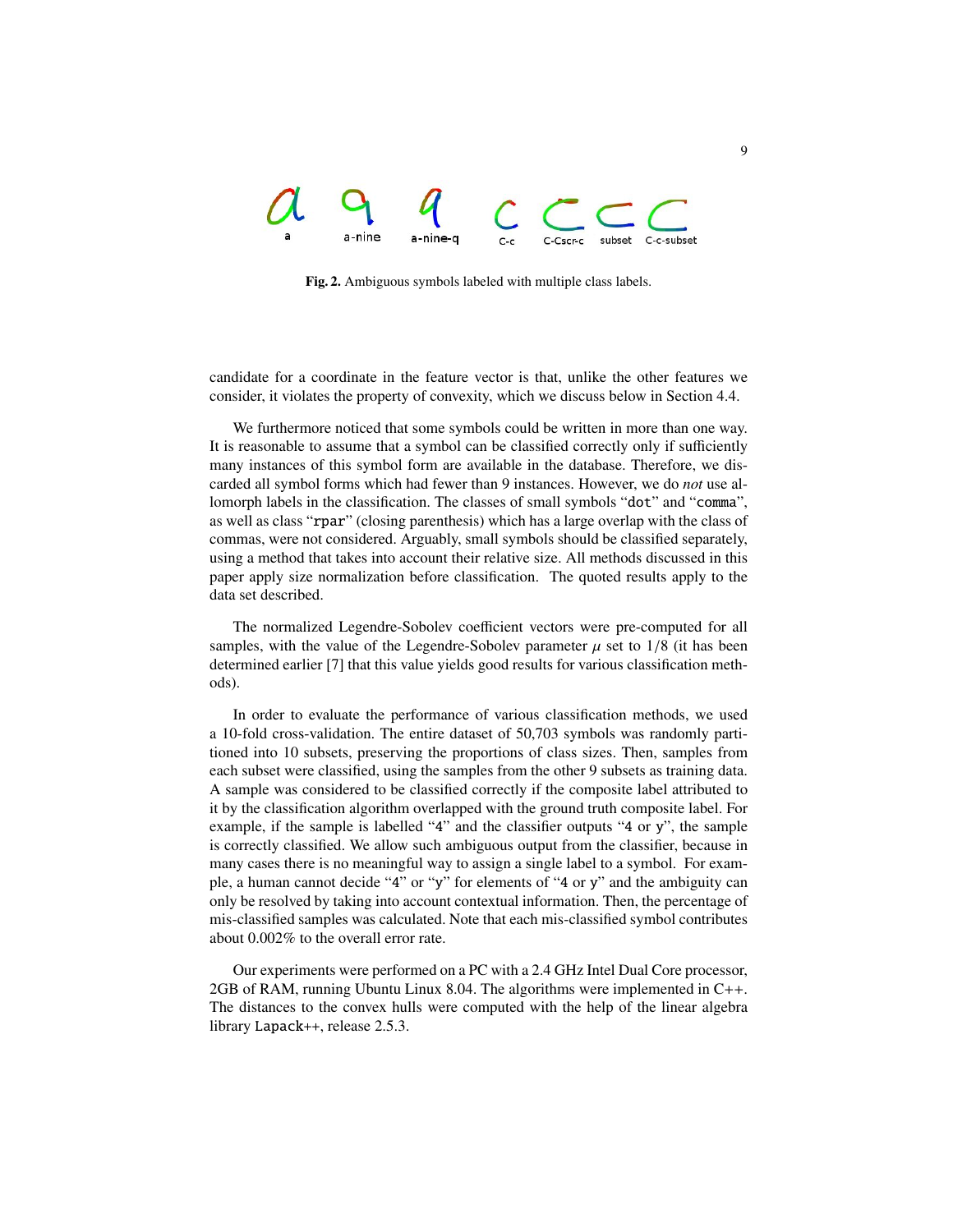# 4 Classification

In this section we present the results of nearest neighbor classification using the following distance measures:

- elastic matching distance,
- Euclidean distance on Legendre-Sobolev coefficient vectors,
- Manhattan distance on Legendre-Sobolev coefficient vectors, and
- Euclidean distance to the convex hull of several nearest neighbors.

We compare the cost and accuracy these measures and present a combination that is efficient in both time and space. Our goal is to identify a classification method that is as fast, compact and accurate as possible in principle. We recognize that there are trade-offs between these objectives, so for concreteness we take our *reference mobile processor* as one with a clock of 100 MHz for 32 bit operations and at most 1 megabyte of memory available for use by recognition.

#### 4.1 Elastic matching

The square elastic matching distance [19–22] from a point sequence  $A = a_1, \ldots, a_n$  to a point sequence  $B = b_1, \ldots, b_n$  (of equal length) is defined as the minimum over all non-decreasing functions  $r : \{1, \ldots, n\} \rightarrow \{1, \ldots, n\}$  of the square Euclidean distance

$$
\sum_{i=1}^{n} ||a_i - b_{r(i)}||^2
$$

It can be computed in  $O(n^2)$  operations using a dynamic programming algorithm [22]. A *sliding window* version of elastic matching [13, 23] is often used, in which a parameter *q*, 1 ≤ *q* ≤ *n* is introduced, and the values *r*(*i*) are restricted to the interval  $[i - q, i + q]$ , for each  $i = 1, \ldots, n$ . With this restriction, the distance can be computed in  $O(nq)$ operations.

It has been established earlier [4] that the elastic matching distance yields best results when the points  $a_1, \ldots, a_n$  are sampled from the curve so that the arc lengths between the adjacent points are equal. It has been also established [4, Table 6] that 1-nearest neighbor (NN) classification yields better results than 3-NN or 5-NN when many small classes (with about 10 samples per class) are present, which is our case. This applies to elastic matching and euclidean distance-based classification, therefore, we restrict our analysis to 1-NN in what follows.

By cross-validation, we determined that the lowest error rate of 1-nearest neighbor classification, equal to 3.0%, is obtained for  $n = 30$  and  $q = 2$ . The error rates for other values of *n* and *q* are shown in Table 3. Observe that the optimal value of *q* is proportional to *<sup>n</sup>* and approximately equal to *<sup>n</sup>*/15. There is no improvement observed for  $n > 30$ .

The algorithm for computing the elastic matching distance with the sliding window, in the special cases of small values of *q*, admits an efficient implementation with no dynamic memory allocation and completely inlined code. For example, the computation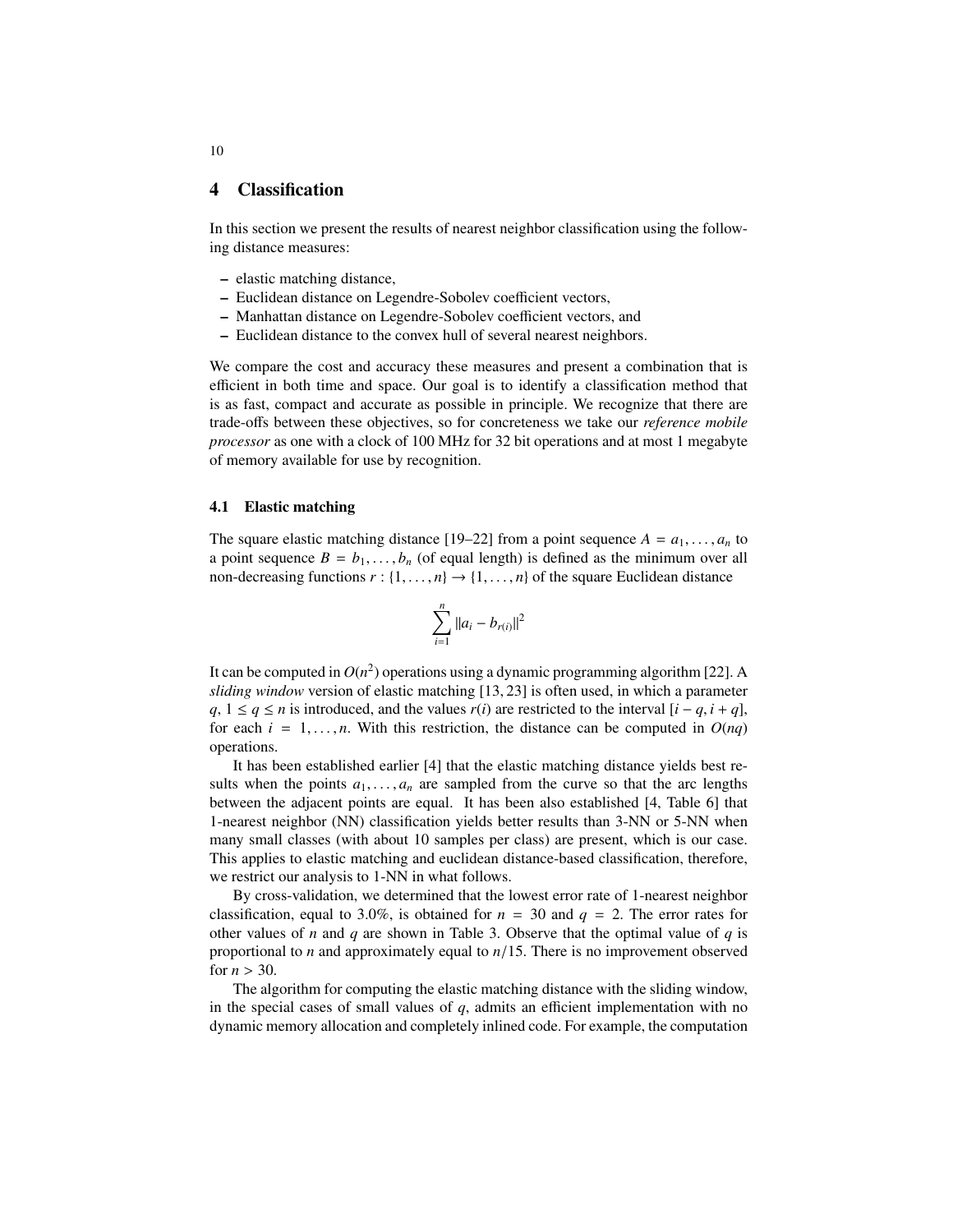|                             |  | 10 12 14 16 18 20 22 24 26 28 30 40 50 60                |  |  |  |  |             |  |
|-----------------------------|--|----------------------------------------------------------|--|--|--|--|-------------|--|
|                             |  | [5.1 4.7 4.1 3.7 3.6 3.5 3.4 3.4 3.3 3.4 3.4 3.7 3.9 4.0 |  |  |  |  |             |  |
| $\mathcal{D}_{\mathcal{L}}$ |  | 5.3 5.0 4.5 4.2 3.8 3.8 3.4 3.4 3.2 3.1 3.0 3.2 3.3 3.4  |  |  |  |  |             |  |
| 3                           |  | 5.4 5.1 4.7 4.4 4.0 4.1 3.8 3.7 3.5 3.5 3.4 3.2 3.1 3.1  |  |  |  |  |             |  |
|                             |  |                                                          |  |  |  |  | 3.5 3.2 3.1 |  |
|                             |  |                                                          |  |  |  |  | 3.4 3.2     |  |

Table 3. Elastic matching error rates in %.

of a single distance for  $n = 20$  and  $q = 1$  takes 0.25 microseconds on our experimental PC. Assuming that the maximal affordable delay is 100 milliseconds and our reference mobile processor to be up to 50 times slower than our experimental PC, we obtain that about 8,000 models can be processed. We conclude that the elastic matching distance is not accurate enough and not fast enough for our purposes and proceed to the study of alternatives.

#### 4.2 Euclidean distance

In this and the following sections, we consider the distance measures that are perhaps among the fastest possible. As we shall see, these distances are less accurate than the elastic matching distance. However, they are perfectly suitable for selecting the top *T* candidate classes, as well as finding the nearest neighbors in each class. Then, the distance to the convex hull of these neighbors will be used to select from among the top *T*.

Using the usual formula for the square Euclidean distance, we obtain an algorithm that computes the distance in 3*<sup>D</sup>* <sup>−</sup> 1 arithmetic operations, or 0.12 microseconds (for dimension  $D = 24$ , with floating point arithmetic). This is twice faster than elastic matching, but still not fast enough, as it will allow to process about 16,000 samples on our reference mobile processor (see end of previous section for the calculations). Therefore, a faster distance is needed.

A significant improvement can be achieved by using integer arithmetic. This is particularly useful on mobile devices, many of which do not support floating point instructions. It turns out that Legendre-Sobolev coefficients can be computed with a very low precision, without compromising the correct retrieval rates. As Table 5 suggests, 7 bits per coefficient are enough. However, the computation of the squares in the Euclidean distance requires each coefficient to be stored in a separate machine word, which makes it difficult to take full advantage of the low precision. For this reason, we consider the Manhattan distance as an alternative.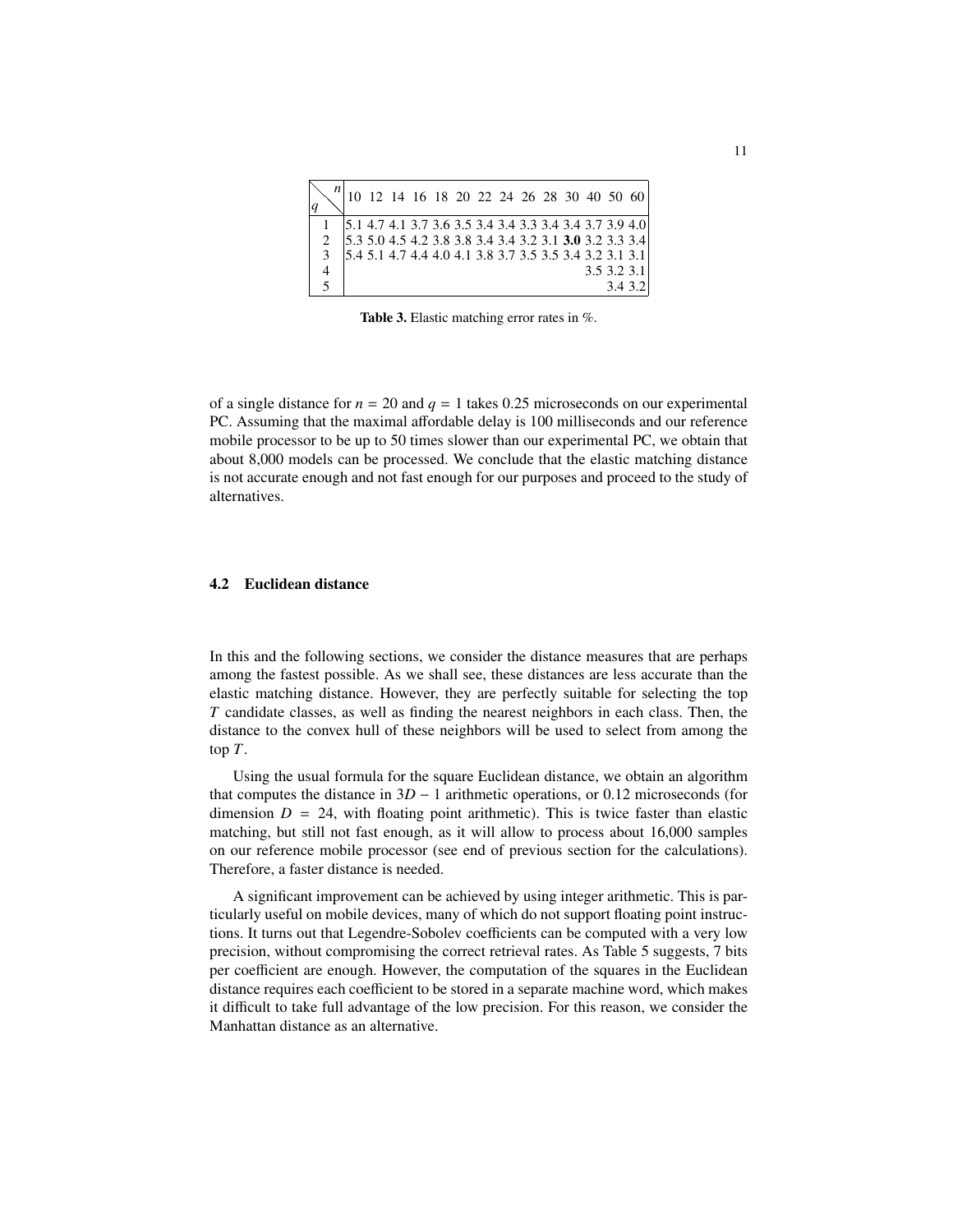#### 4.3 Manhattan distance

The *Manhattan distance*, or *L*<sup>1</sup> distance, between two coefficient vectors *a* and *b* is the sum of the lengths of the projections of  $a - b$  on the coordinate axes:

$$
||a - b||_1 = \sum_{i=0}^{D-1} |a_i - b_i|.
$$

We show how to compute the Manhattan distance quickly by operating on several coordinates at once in a machine word. Here we give the details for 32-bit words and simply note that the same approach can be applied with words of other sizes.

In our setting we can assume that the number of coefficients  $D = 4m$  is a multiple of 4 and that each coefficient is an integer number between −63 and 63, inclusive. Then *D* coefficients can be stored in *m* 32-bit words as follows. For  $k = 0, 1, 2, 3$ , use bits  $8k, \ldots, 8k + 6$  to store a coefficient using ones' complement binary representation, in which negative numbers are represented by the bitwise complement of their absolute values. Bits  $8k + 7$  are assumed to be zeroes.

With this representation the Manhattan distance can be efficiently computed as follows. Consider word 0, in which coefficients for  $i = 0, 1, 2, 3$  are stored. Assume that all four of  $a_i$ ,  $i = 0, 1, 2, 3$  are stored in a 32-bit word, as described above, as are  $-b_i$ , and let  $a$  and  $b$  denote these two words, respectively. Note that the negations  $-b_i$  can be and let *a* and *b* denote these two words, respectively. Note that the negations −*b<sup>i</sup>* can be pre-computed in advance. Then the word containing  $|a_i - b_i|$ , for  $i = 0, 1, 2, 3$ , can be computed as shown in Figure 3. Note that the resulting absolute values again occupy at computed as shown in Figure 3. Note that the resulting absolute values again occupy at most 7 bits in each byte. To accumulate their sum, we can first compute

 $w = (w + (w \gg 8))$  & 0x00FF00FF

for each word, then add the *m* words and, finally, apply

 $w = (w + ((w \gg 16)) \& 0$ xFFFF

to the result. The total number of instructions is  $6m + 3m + (m - 1) + 3 = 10m + 2$ .

In comparison, the Euclidean distance requires 3*D* − 1 = 12*m* − 1 operations. The timings for the Euclidean and Manhattan distances on 32-bit and 64-bit machines are shown in Table 4. Note that the real speed-up is much greater than 12/10: the Manhattan distance turns out to be about 3 times faster on a 32-bit machine and about 4–5 times faster on a 64-bit machine. This speed-up is largely due to the effects of packing, which ensures that the computation of the Manhattan distance proceeds in machine registers, while the Euclidean distance requires retrieval of data from memory. The timings suggest that, on our reference mobile processor, we can compute the Manhattan distance from a test sample to more than 80,000 training samples, for dimension 24, in under 100 milliseconds. This rough estimate suggests that, with the proposed methods, recognition speed is not an issue even on mobile devices, and the main concern becomes the memory required to store the samples. We propose various methods for compact representation in Section 4.4.

As Table 5 shows, the error rates of nearest neighbor classification with Manhattan distance are very similar to those with the Euclidean distance. These error rates are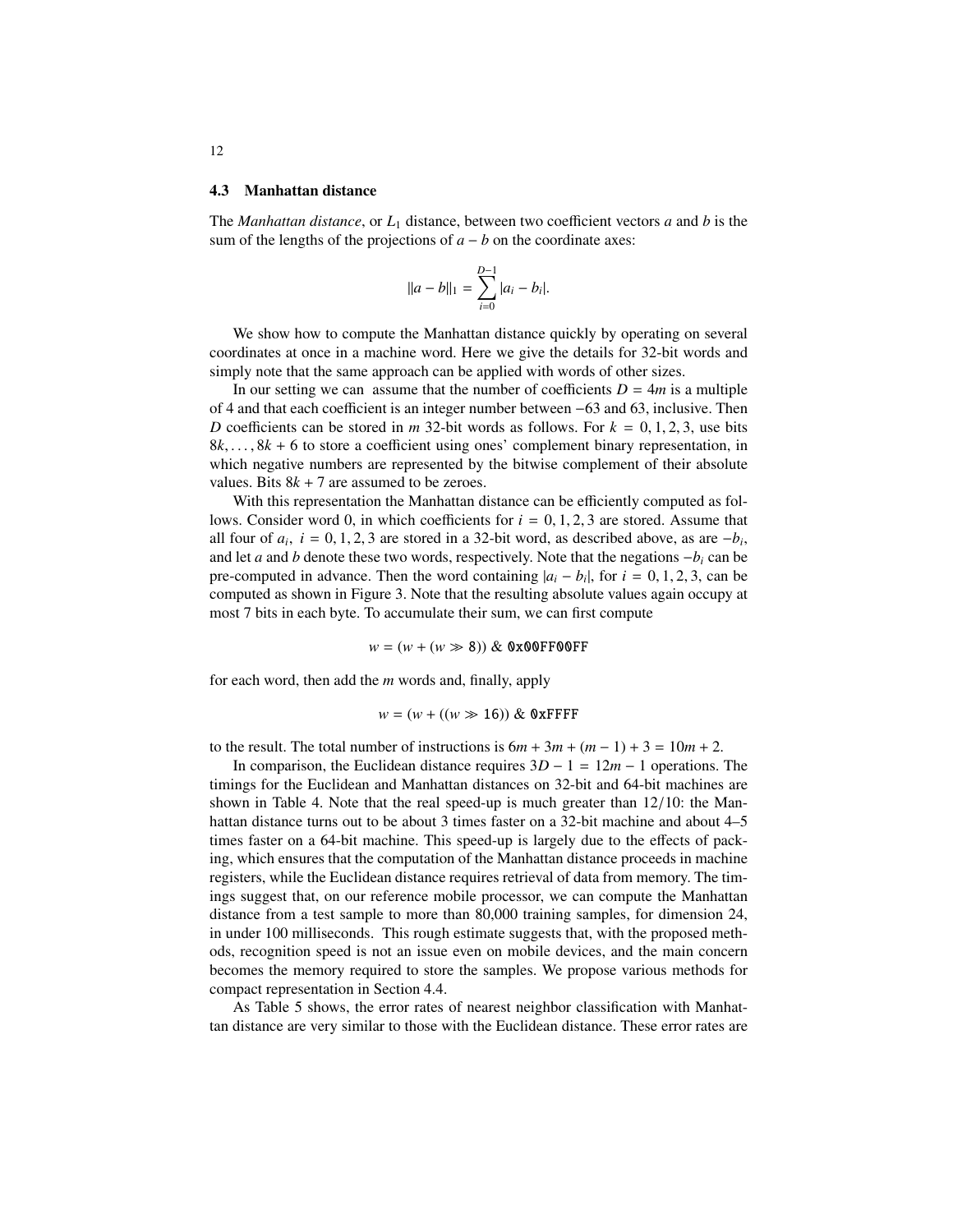#### Procedure 1

INPUT:

*Two 32-bit words, a and b, storing*  $a_i$  *and*  $-b_i$ *,*  $i = 0, 1, 2, 3$  *<i>in sequential 8-bit regions.* OUTPUT:

*One* 32-bit word, w, storing  $a_i - b_i$ ,  $i = 0, 1, 2, 3$  in sequential 8-bit regions. METHOD:

| 1. $w = a + b$                   | $(where + denotes unsigned integer addition)$         |
|----------------------------------|-------------------------------------------------------|
| 2. $s = (w \& 0x80808080) \gg 7$ | $(mask carries and shift them to position 0)$         |
| 3. $w = w + s$                   | (values of $ a_i - b_i $ in ones' complement)         |
| 4. $p = s * 0xFF$                | (propagate carries to the higher bits, for each byte) |
| 5. $w = w \oplus p$              | $(\oplus$ denotes bitwise exclusive or).              |

Fig. 3. Parallel absolute differences with bit fields

| Dimension<br>Distance                                 |    |    | $\begin{vmatrix} 12 & 14 & 16 & 18 & 20 & 22 & 24 \end{vmatrix}$ |    |     |     |
|-------------------------------------------------------|----|----|------------------------------------------------------------------|----|-----|-----|
| Euclidean (double), 32 bit 96 108 127 142 164 183 201 |    |    |                                                                  |    |     |     |
| Euclidean (integer), 32 bit 61 68 76 82 92 99 107     |    |    |                                                                  |    |     |     |
| Manhattan, 32 bit                                     | 20 | 24 |                                                                  | 28 |     | 34  |
| Euclidean (double), 64 bit 79 86 93 99 106 113 121    |    |    |                                                                  |    |     |     |
| Euclidean (integer), 64 bit 65 69 73 76 79            |    |    |                                                                  |    | 82. | 851 |
| Manhattan, 64 bit                                     | 13 |    |                                                                  | 20 |     |     |

Table 4. Timings of the Euclidean and Manhattan distances in nanoseconds.

higher by about  $0.5\%$  than the best rate for the elastic matching distance, but the accuracy is sufficient to determine the top 3 classes. In order to break the ties among these most relevant classes, we will employ a more accurate distance, as described below.

#### 4.4 Convex hull of nearest neighbors

It has been observed earlier [5–7] that classes of handwritten symbol curves satisfy the following property of *convexity*. Consider two curves that belong to the same class. If we gradually morph one curve into the other, using a linear homotopy, then the intermediate curves are expected to belong to the same class as well, as shown in Figure 4.

This means that, whenever two points belong to a curve class in the infinite-dimensional space of parametric curves, the entire straight line segment connecting these points is contained in this class. In other words, curve classes are convex sets. This property may fail to hold if the two curves are different allomorphs of the same symbol; such counter-examples can be found in [7]. However, it is safe to assume that, if the two curves from the same class are sufficiently close to each other (*e.g.*, in terms of the Euclidean distance), then linear homotopy between them will always produce similar curves.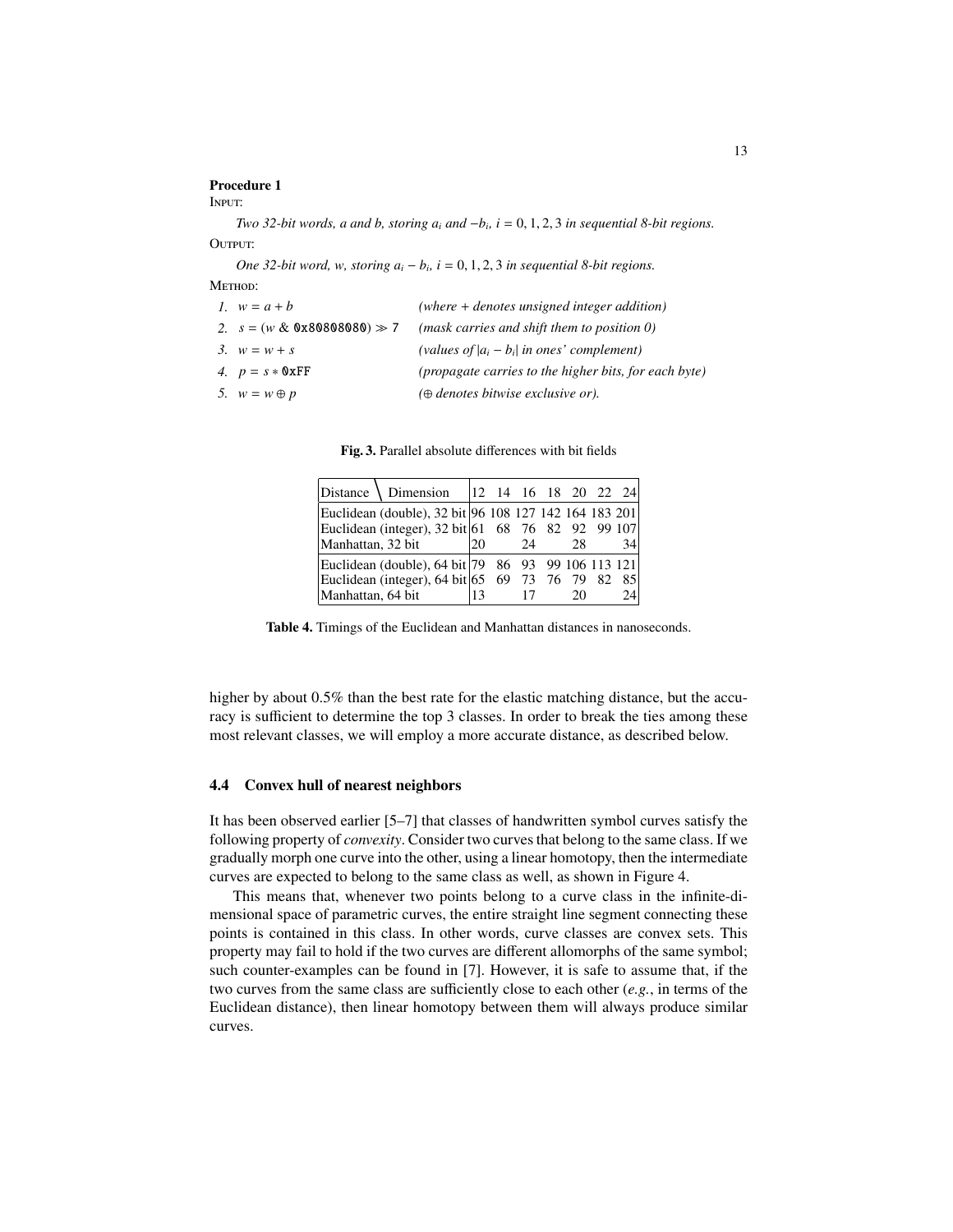| Distance (dimension)  | # bits |  | 6 7 8                          | 9 | 10 12 |  |
|-----------------------|--------|--|--------------------------------|---|-------|--|
| Euclidean (12)        |        |  | 6.2 5.1 5.0 4.9 4.9 4.9        |   |       |  |
| Manhattan (12)        |        |  | 6.6 5.5 5.3 5.3 5.2 5.2        |   |       |  |
| Euclidean (16)        |        |  | 4.9 4.1 4.1 3.9 4.0 4.0        |   |       |  |
| Manhattan (16)        |        |  | 5.3 4.5 4.3 4.2 4.2 4.2        |   |       |  |
| Euclidean (20)        |        |  | 4.4 3.8 3.6 3.5 3.5 3.6        |   |       |  |
| Manhattan (20)        |        |  | 5.1 4.2 3.9 3.8 3.8 3.8        |   |       |  |
| Euclidean (24)        |        |  | 4.4 3.7 3.6 3.5 3.5 3.5        |   |       |  |
| Manhattan (24)        |        |  | 5.0 4.1 4.0 3.9 3.8 3.8        |   |       |  |
| Euclidean (12, top 2) |        |  | 1.6 1.4 1.3 1.3 1.3 1.3        |   |       |  |
| Manhattan (12, top 2) |        |  | 1.6 1.4 1.2 1.1 1.2 1.1        |   |       |  |
| Euclidean (24, top 2) |        |  | 1.0 0.9 0.9 0.9 0.9 0.9        |   |       |  |
| Manhattan (24, top 2) |        |  | 0.5 0.3 0.3 0.3 0.3 0.3        |   |       |  |
| Euclidean (12, top 3) |        |  | $0.1\ 0.2\ 0.2\ 0.2\ 0.2\ 0.2$ |   |       |  |
| Manhattan (12, top 3) |        |  | $0.2$ 0.2 0.2 0.2 0.2 0.2      |   |       |  |
| Euclidean (24, top 3) |        |  | 0.1 0.1 0.1 0.1 0.1 0.1        |   |       |  |
| Manhattan (24, top 3) |        |  | $0.1\ 0.0\ 0.0\ 0.0\ 0.0\ 0.0$ |   |       |  |

Table 5. Euclidean and Manhattan distance error rates in % *vs* coefficient size in bits.



Fig. 4. Linear homotopy between two class members stays within the class.

The fact that the property of convexity holds only locally for the curve classes has implications for the choice of the classification method. Indeed, if the classes were globally convex, then they would be linearly separable (provided that the classes do not overlap). For such classes, classifiers based on linear support vector machines are a natural choice [5, 6]. On the other hand, for classes that do not exhibit any convexity, linear support vector machines get outperformed by distance-based nearest neighbor classification. The disadvantage of the latter family of methods is that they essentially bypass the learning stage and require very large training sets. The distance to the convex hull of nearest neighbors [7, 24] can be viewed as a combination of the two approaches, which is particularly suitable for classifying among locally convex classes.

When the number of points is less than the dimension of the vector space their convex hull is a simplex (provided that the points are in generic position). The distance from a point to a simplex can be computed by an efficient algorithm [7, 18] presented in Figure 5.

It has been shown experimentally [7] that, for the purpose of curve classification, the optimal number of nearest neighbors in the convex hull is indeed smaller than the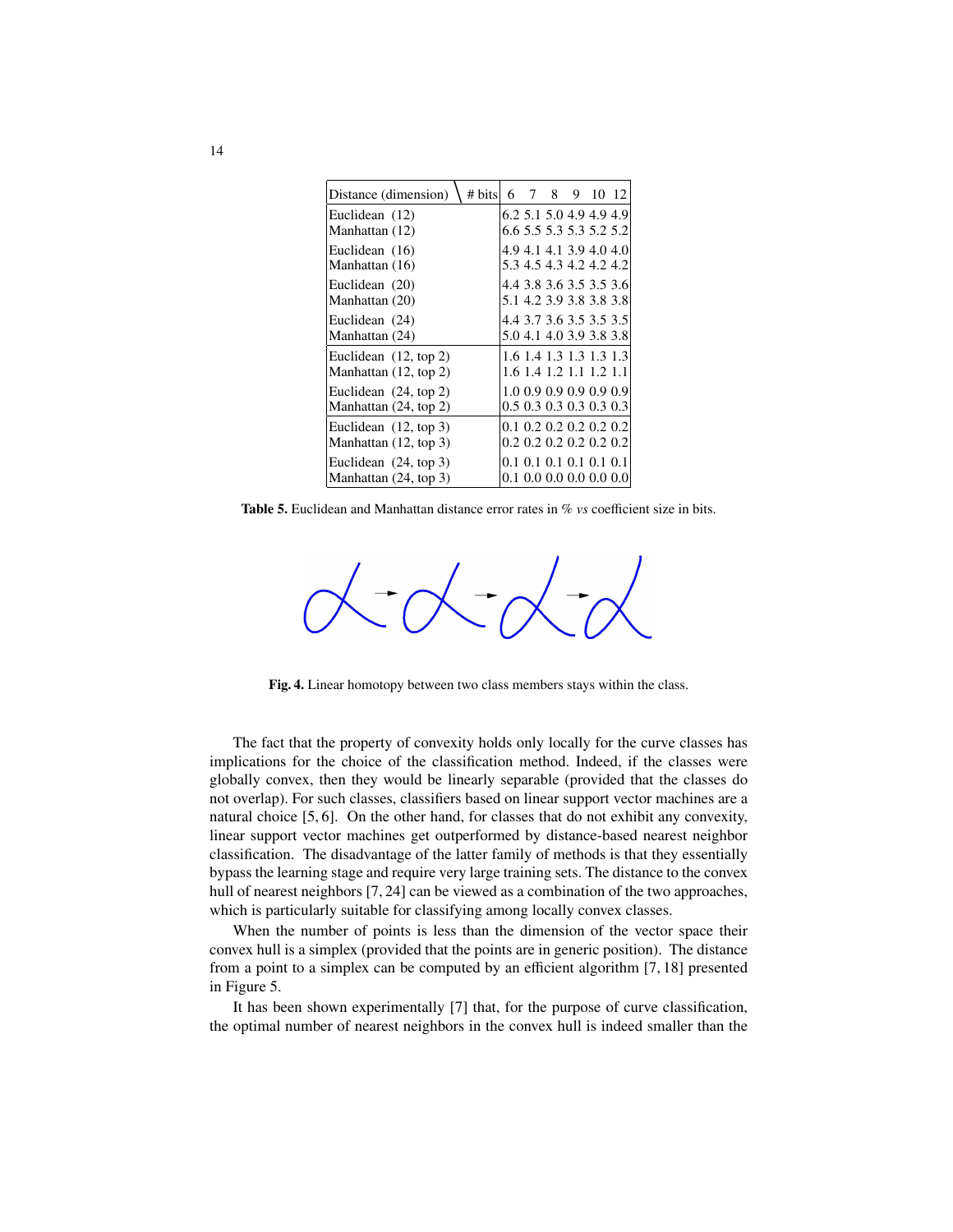# Procedure 2

INPUT:

*Point x and vertices*  $\{s_1, \ldots, s_k\}$  *of a simplex.* 

OUTPUT:

*Distance from x to the simplex.*

METHOD:

- *1.* if  $k = 1$  then return  $||x s_1||$
- *2. Find*  $v = \sum_{i=1}^{k} \alpha_i s_i$  *such that*  $\langle v x, v s_i \rangle = 0, i = 1, ..., k$ .
- *3.* if  $\alpha_i \geq 0$  *for all i* = 1, ..., *k* then return  $||v x||$
- *4.* Let  $S_+ = \{ s_i \mid \alpha_i \geq 0, i = 1, ..., k \}$ <br> **return** Distribution  $S_+$ return *DistToSimplex(x, S* <sup>+</sup>*)*

Fig. 5. Algorithm to compute the distance to a simplex.

dimension. Given that the number of neighbors is small and the classes are locally convex, it is unlikely that convex hulls of nearest neighbors from different classes will overlap (unless the classes themselves overlap, which is again unlikely in the presence of multiple labels). An exact measurement of the volume of these overlaps, however, would require rather sophisticated computations, which are beyond the scope of this paper.

It has been also shown [7] that the distance to the convex hull of nearest neighbors successfully breaks the ties among the top few classes produced by a support vector machine classifier. We present the results of experiments, which demonstrate that the pre-classifier based on support vector machines can be replaced by the nearest neighbor classification with Manhattan distance. The latter method is advantageous in three respects: it does not require convexity of classes, and hence allomorph labels (which are very tedious to obtain), is faster, and requires less storage.

To summarize our combined classification method, we list all the steps and parameters involved in Figure 6. In order to reduce the time complexity and space requirements, one can use a certain subset of training samples in steps 2 and 3. Intuitively, the samples on the boundary of classes play a more important role than those in the interior. The *significance S* of a training sample *X* from a class *C* can be estimated by computing the number of samples from the other classes, for which *X* is the nearest neighbor, among the samples from *C*. It turns out that discarding the samples of low significance does not diminish classification accuracy and allows to reduce the size of the training set almost by a factor of 2.

Figure 8 shows the error rates of the combined classification method for various values of the parameters *D*, *b*, and *S* , together with the corresponding storage requirements. It has been established earlier [7] that the value of  $k = 11$  yields best results for the distance to the convex hull of nearest neighbors. The error rates also reach their minimum for  $T = 10$  (3.9% for  $T = 1, 2.6\%$  for  $T = 5, 2.5\%$  for  $T \ge 10$ ). The reason why we need *T* higher than 3, even though the top-3 error rate for the Manhattan distance is close to zero, is because, in the presence of overlaps, it is sometimes beneficial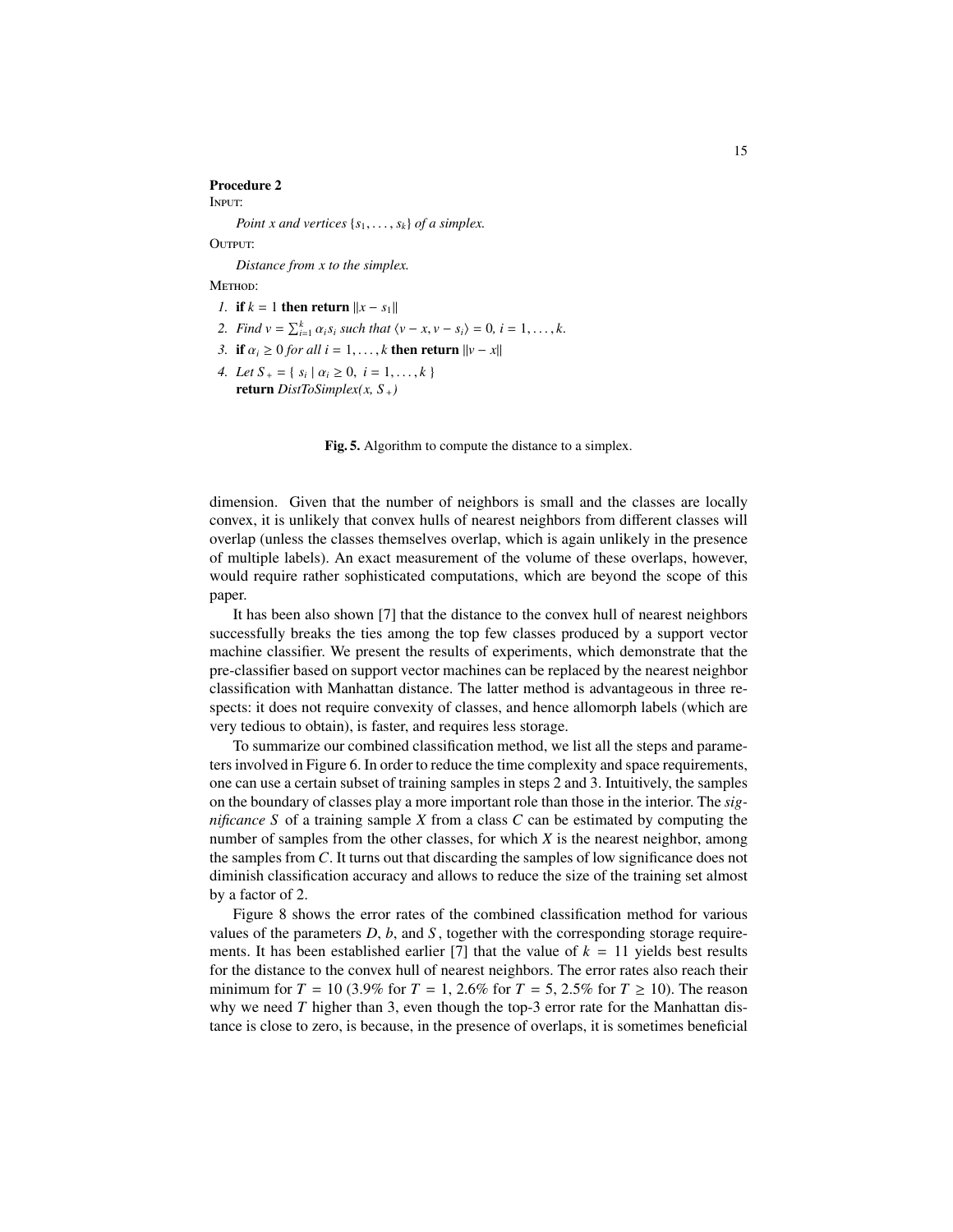#### Procedure 3

INPUT:

```
A test curve C.
Positive integer parameters b, k, D and T.
A set of classified points DB \subset Cl \times \mathbb{Z}_b^D, where Cl is the set of classes and \mathbb{Z}_b is the set
of integers with b or fewer bits.
```
OUTPUT:

*The classification of* C *(i.e. a member of* Cl*.)*

METHOD:

- *1. Compute the D-dimensional normalized vector of Legendre-Sobolev coe*ffi*cients of the coordinate functions of* C*. Store each coe*ffi*cient as a b-bit integer.*
- *2. Apply nearest neighbor classification and select the closest T classes using the Manhattan distance.*
- *3. In each of the top T classes choose k nearest neighbors and find the Euclidean distance from the test point to their convex hulls. Output the class for which this distance is minimal.*

Fig. 6. Curve classification by convex hull of nearest neighbors (CHNN)

| Top-1 Top-2 Top-3 Top-4 Top-5 Top-6 Top-7 Top-8 Top-9 Top-10    |  |  |  |  |  |
|-----------------------------------------------------------------|--|--|--|--|--|
| $21.75\%$ 6.25% 2.96% 2.33% 2.07% 1.94% 1.80% 1.76% 1.68% 1.62% |  |  |  |  |  |

Table 6. Error rates when class labels are chosen randomly from a multi-class output.

to leave among the top *T* classes more than one intersection of the correct class with a neighboring class.

Note that the above rates were computed in the presence of multi-class labels. That is, a test symbol was considered to be correctly classified, if its multi-class label has at least one class in common with the multi-class label returned by the classifier. In the setting where we are going to apply this classifier, such ambiguities will be resolved by taking into account statistical contextual information. However, it could possibly be used in other settings, where a single class is needed on the output. In that case, when multiple classes are returned, we can choose the correct one at random, with the probabilities weighted by the corresponding numbers of samples per class. The resulting error rates, for test symbols labelled with their original single-class labels as presented to the writers, are shown in Table 6 (the parameters are the same as the ones that yielded 2.5% error rate for multi-class labels). The high top-1 error rate of about 20% is not very surprising, given that the classification is based on inherently ambiguous multi-class labels and a random choice to disambiguate them, and that about 20% of all samples are labeled with at least two classes.

We examined the mis-classified symbols in order to characterize them. We found that in about 70% of the "misclassified" symbols, the symbol was unrecognizable out of context, even by a person. These could be viewed as labelling errors — that the symbol should have had multiple labels. Examples of these are shown in Figure 7 (a)–(o).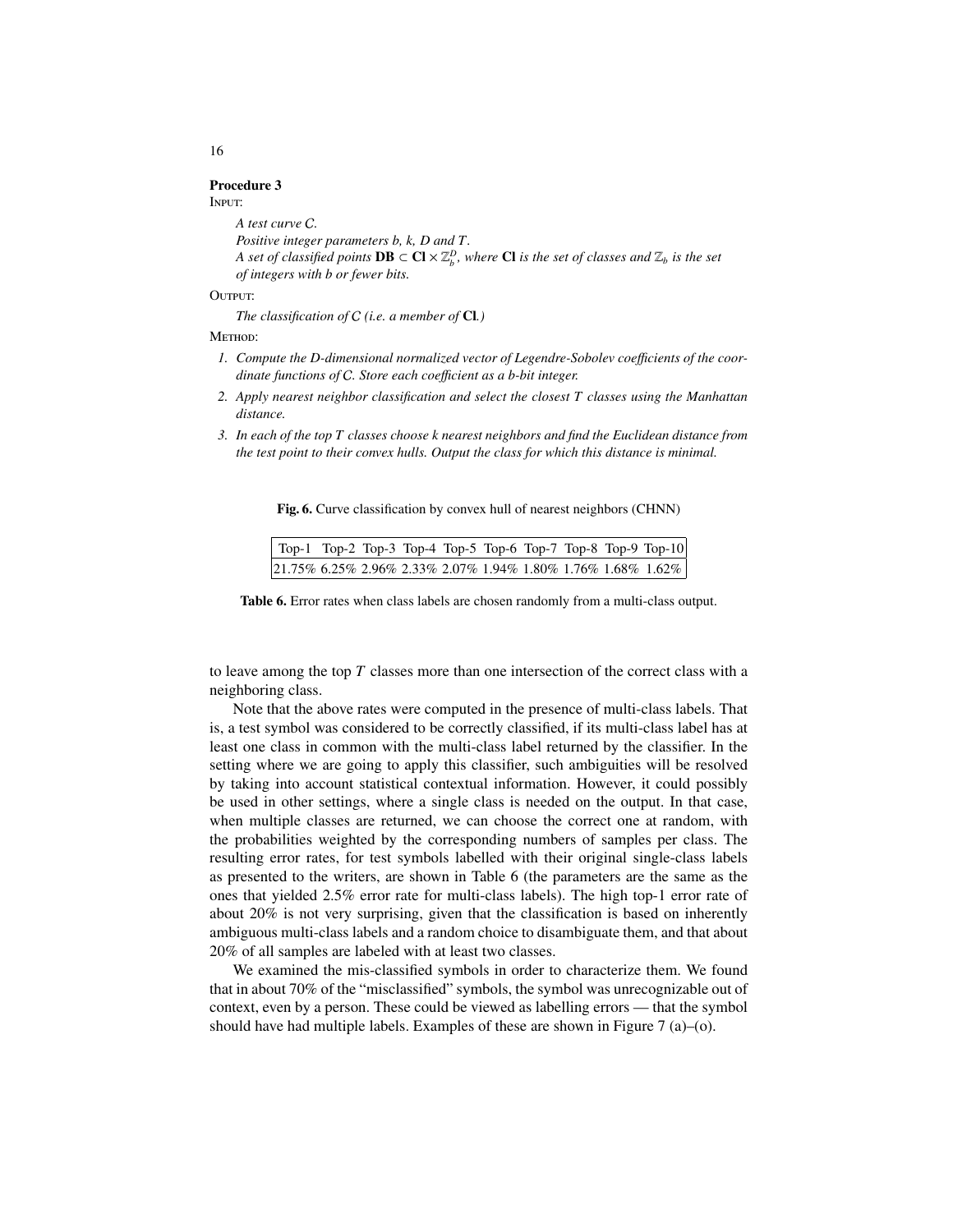

Fig. 7. Examples of mis-classified symbols. Label  $\Rightarrow$  assigned classification.

About 30% of of the misclassified symbols (30% of  $2.5% = 0.75%$  overall) were genuine mis-classifications. Some of these were attributable to deficiencies in the training set, others would be correctly classified if baseline information were provided, some appear to arise when significant parts of the symbol are retraced, and others appear to be well formed symbols that were mis-identified. Typical examples of these are shown in Figure 7 (p)–(y).

The time needed to compute the distances to the convex hull of 11 points 10 times can be neglected (for any device). Therefore, on a modern PC or a more powerful mobile device, the entire available data set can be easily used, with the maximal dimension (24) and 7 bits per coefficient (there is no improvement for  $b > 7$  when the dimension equals 24). For an inexpensive mobile device, on which storage is precious, we can use Figure 8 to choose the optimal values of *D*, *b*, and *S* , given the desired error rate and storage limitations. In order to be able to compute the Manhattan distance fast, one has to leave 1 empty bit for the carries, by reserving 1 byte but actually using 7 bits per coefficient. Taking into account this detail, a convenient choice of the parameters for a mobile device could be  $D = 20$ ,  $b = 7$ , and  $S = 4$ , which yields an error rate of 2.8% with less than 30,000 samples, requiring less than 600 KB of storage. Experiments with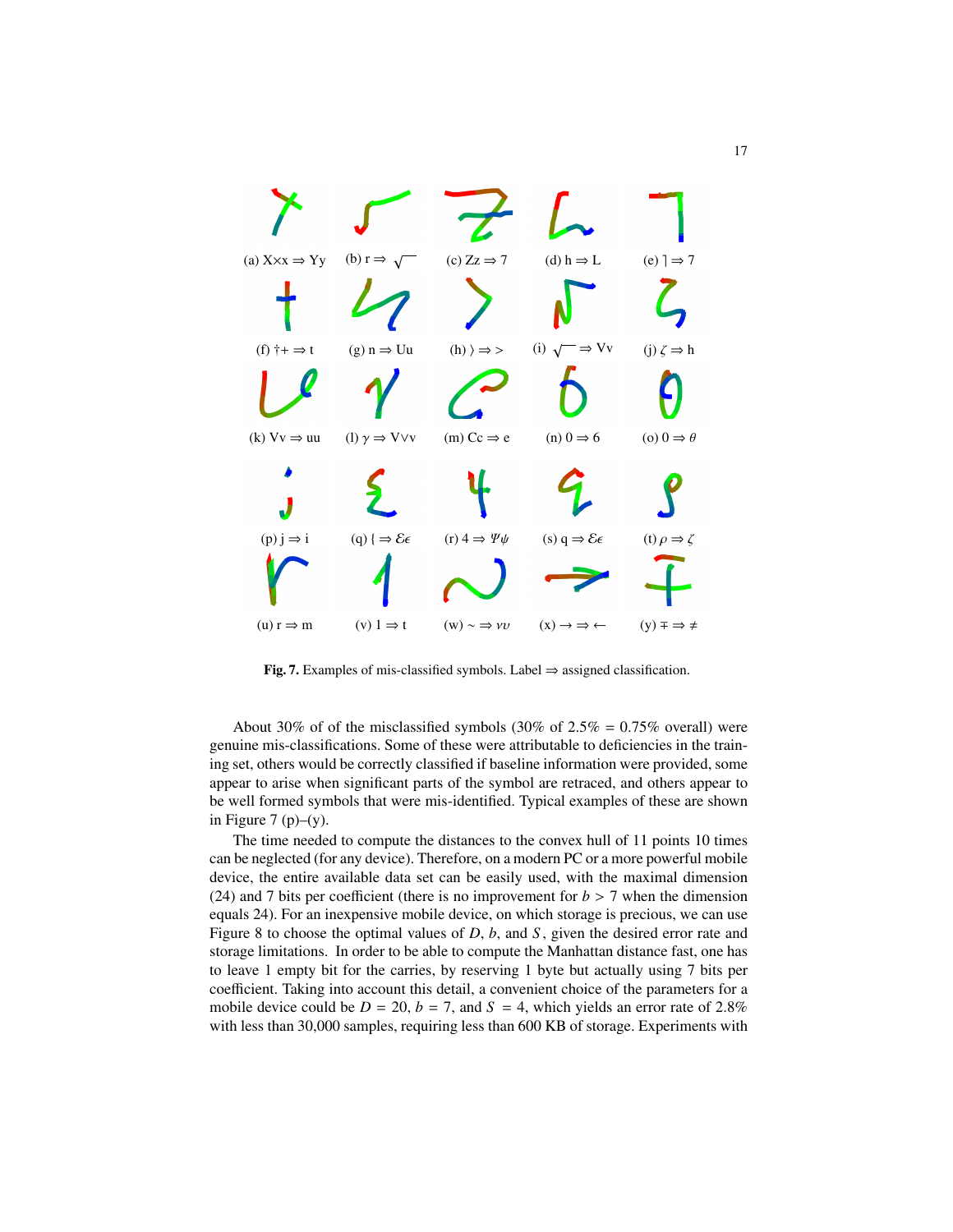|             |                                                             |    |   |                         | Error rate Storage Dimension #bits Significance #Training samples |
|-------------|-------------------------------------------------------------|----|---|-------------------------|-------------------------------------------------------------------|
| 2.52%       | 958 KB                                                      | 24 | 7 |                         | 45,607                                                            |
| 2.60%       | 693 KB                                                      | 24 | 7 | 3                       | 33,012                                                            |
| 2.65%       | 616 KB                                                      | 24 | 7 | 4                       | 29,313                                                            |
| 2.70%       | 586 KB                                                      | 20 | 8 | $\overline{4}$          | 29,313                                                            |
| 2.80%       | 513 KB                                                      | 20 | 7 | 4                       | 29,313                                                            |
| 2.85%       | 470 KB                                                      | 20 | 7 | 5                       | 26,874                                                            |
| 2.90%       | 440 KB                                                      | 20 | 6 | $\overline{\mathbf{4}}$ | 29,313                                                            |
| 3.00%       | 403 KB                                                      | 20 | 6 | 5                       | 26,874                                                            |
| Storage, KB | $1,000 -$<br>900<br>800<br>700<br>600<br>500<br>$A\cap\cap$ |    |   |                         |                                                                   |

Fig. 8. Minimal storage to achieve given error rate with  $\mu = 1/8$ ,  $k = 11$ ,  $T = 10$ .

 $2.7$ 

 $2.8$ 

Error rate, %

 $2.9$ 

 $3.0$ 

 $2.6$ 

fast compression utilities suggest that the storage can be further reduced to about 450 KB. With these settings, classification is expected to take less than 50 milliseconds on our reference mobile processor.

Even though it is natural to ignore classes with few samples to improve classification accuracy, this approach presents a practical concern: in a real system, it may often happen that a user enters a new symbol which is not in the data set. In this case, the system may have to ask the user to provide additional samples, in order to be able to reliably identify members of the new class. This may be inconvenient to the user; however, since a particular writer is likely to use a particular allomorph of each symbol most of the time, it will only be necessary for the writer to provide about 10 samples of the new symbol, in order for the system to learn it well, so the burden does not appear to be too high.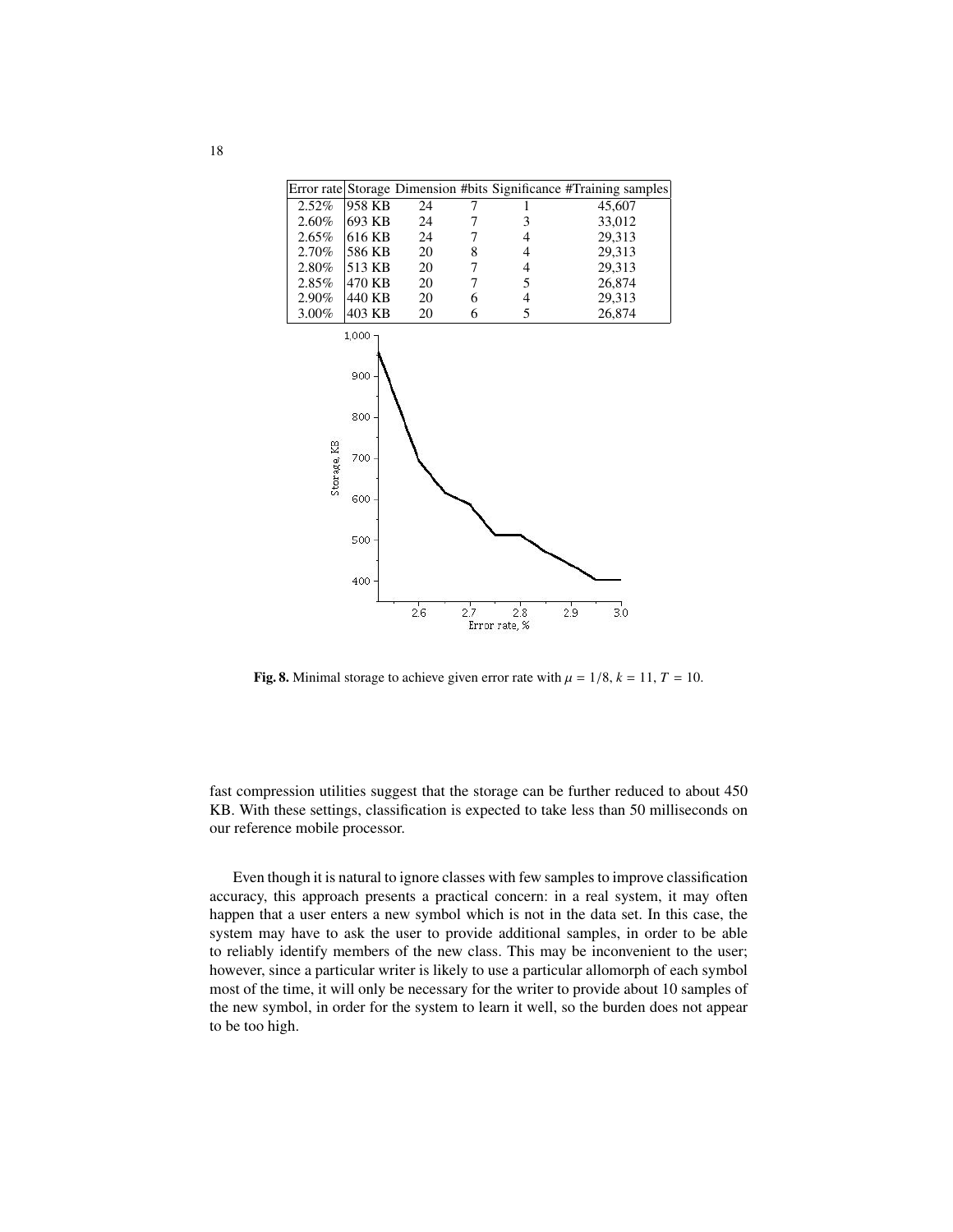# 0000110000 66660116666  $88886668888$

Fig. 9. Homotopy between different writing directions leads outside the class.

|  |  | Top-1 Top-2 Top-3 Top-5 Top-10                                      |
|--|--|---------------------------------------------------------------------|
|  |  | $\vert 4.0\% \vert 1.7\% \vert 1.0\% \vert 0.6\% \vert 0.3\% \vert$ |

**Table 7.** Error rates for linear SVM,  $\mu = 1/8$  and SVM regularization constant  $C = 10$ .

## 5 Comparison with linear support vector machines

As mentioned above, symbol classes are linearly separable, but only to some extent. In fact, linear separability is consistently violated by the presence of allomorphs, i.e., different ways of writing the same symbol. There is no reason why linear homotopy between two different allomorphs should stay within the same class and, indeed, as Figure 9 illustrates, it often does not.

Linear support vector machines, naturally, will fail to distinguish between classes that are not linearly separable. One certain, albeit tedious, way to achieve linear separability is to label the allomorphs and use linear SVM to classify among the allomorph classes, rather than the original ones. This inevitably increases the number of classes and decreases the number of available training samples per class, but the classes become simpler. There are two reasons that influenced our choice of the distance to the convex hull of nearest neighbors in favor of an ensemble linear SVM: the latter classification method is based on pairwise classifiers and therefore its complexity grows quadratically in the number of classes (this is also the reason why we found ensembles of non-linear SVM impractical); the former also shows slightly lower classification rates (see Table 7 for comparison). Nevertheless, we do consider linear SVM as a competitive approach, which could be combined with the distance-based methods, for example, via measures of confidence, which are available in both cases [8]. For a detailed description of experiments with linear SVM, please refer to [7].

# 6 Conclusion

The analysis of various distance measures carried out in this paper suggests that a careful assessment of the quality of a distance measure cannot be based solely on the measurement of error rates produced by the corresponding nearest neighbor classifier. In the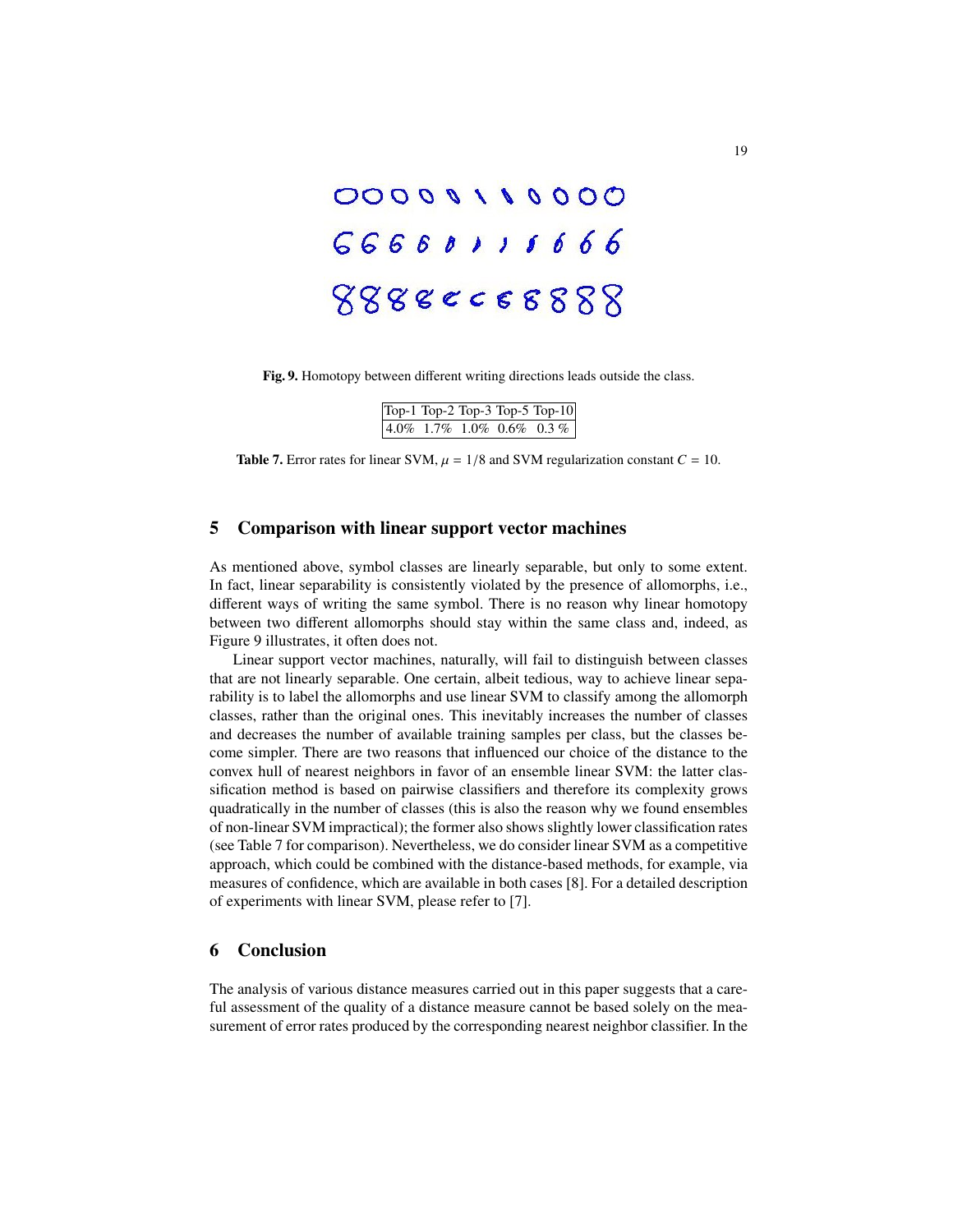case of handwritten symbol recognition, the elastic matching distance has been shown to yield a noticeably lower nearest neighbor classification error rate than the Euclidean distance in the space of curves. Yet we have shown that a more accurate classifier can be built using the vector-space-based representation, by working in a space with more structure and using its additional properties. By integrating a very fast pre-classifier based on the Manhattan distance with a more accurate tie-breaker based on the Euclidean distance to the convex hull of nearest neighbors, we have obtained a combined method that is clearly superior to elastic matching in terms of classification accuracy, time and space complexity. We have shown that this method allows classification of a test sample among several hundred classes with a high accuracy and is suitable for implementation in systems with very strict speed and memory requirements.

#### References

- 1. Char, B., Watt, S.M.: Representing and Characterizing Handwritten Mathematical Symbols through Succinct Functional Approximation. Proc. Intl. Conf. on Docum. Anal. and Rec. (IC-DAR) (2007) 1198–1202.
- 2. Fujimoto, M., Suzuki, M.: AsirPad A Computer Algebra System with a Pen-based Interface on PDA. Proc. 7th Asian Symposium on Computer Mathematics (ASCM2005), Korea Institute for Advanced Study (2005), 259–262.
- 3. Golubitsky, O., Watt, S.M.: Online Stroke Modeling for Handwriting Recognition. Proc. 18th Intl. Conf. on Comp. Sci. and Soft. Eng. (CASCON) (2008), 72–80.
- 4. Golubitsky, O., Watt, S.M.: Online Computation of Similarity between Handwritten Characters. Proc. Docum. Rec and Retrieval (DRR XVI) (2009), C1–C10.
- 5. Golubitsky, O., Watt, S.M.: Online Recognition of Multi-Stroke Symbols with Orthogonal Series. Proc. 10th International Conference on Document Analysis and Recognition, (ICDAR 2009), July 26-29 2009, Barcelona, Spain, IEEE Computer Society, pp. 1265–1269.
- 6. Golubitsky, O., Watt, S.M.: Improved Character Recognition through Subclassing and Runoff Elections. Ontario Research Centre for Computer Algebra Tech. Rep. TR-09-01. http:// www.orcca.on.ca/TechReports/2009/TR-09-01.html
- 7. Golubitsky, O., Watt, S.M.: Tie Breaking for Curve Multiclassifiers. Ontario Research Centre for Computer Algebra Tech. Rep. TR-09-02. http://www.orcca.on.ca/TechReports/ 2009/TR-09-02.html
- 8. Golubitsky, O., Watt, S.M.: Confidence Measures in Recognizing Handwritten Mathematical Symbols. Proc. Conferences on Intelligent Computer Mathematics: 16th Symposium on the Integration of Symbolic Computation and Mechanized Reasoning and 8th International Conference on Mathematical Knowledge Management, (MKM 2009), July 10-12 2009, Grand Bend, Canada, Springer Verlag LNAI 5625, 460–466.
- 9. Golubitsky, O., Mazalov, V., Watt, S.M.: Orientation-Independent Recognition of Handwritten Characters with Integral Invariants. 9th Asian Symposium on Computer Mathematics (ASCM), Fukuoka, Japan, December 2009 (accepted).
- 10. Guyon, I., Schomaker, L., Plamondon, R., Liberman, M., Janet, S: UNIPEN Project of Online Data Exchange and Recognizer Benchmarks. Proc. 12th International Conference on Pattern Recognition (ICPR 1994), Jerusalem, Israel. IAPR-IEEE (1994) 29–33.
- 11. Ink Markup Language (InkML) W3C Working Draft (23 October 2006) http://www.w3. org/TR/InkML
- 12. Joshi, N., Sita, G., Ramakrishnan, A.G., Madhvanath, S.: Elastic Matching Algorithms for Online Tamil Character Recognition. Neural Information Processing, Lecture Notes in Computer Science 3316 (2004) 820–826.